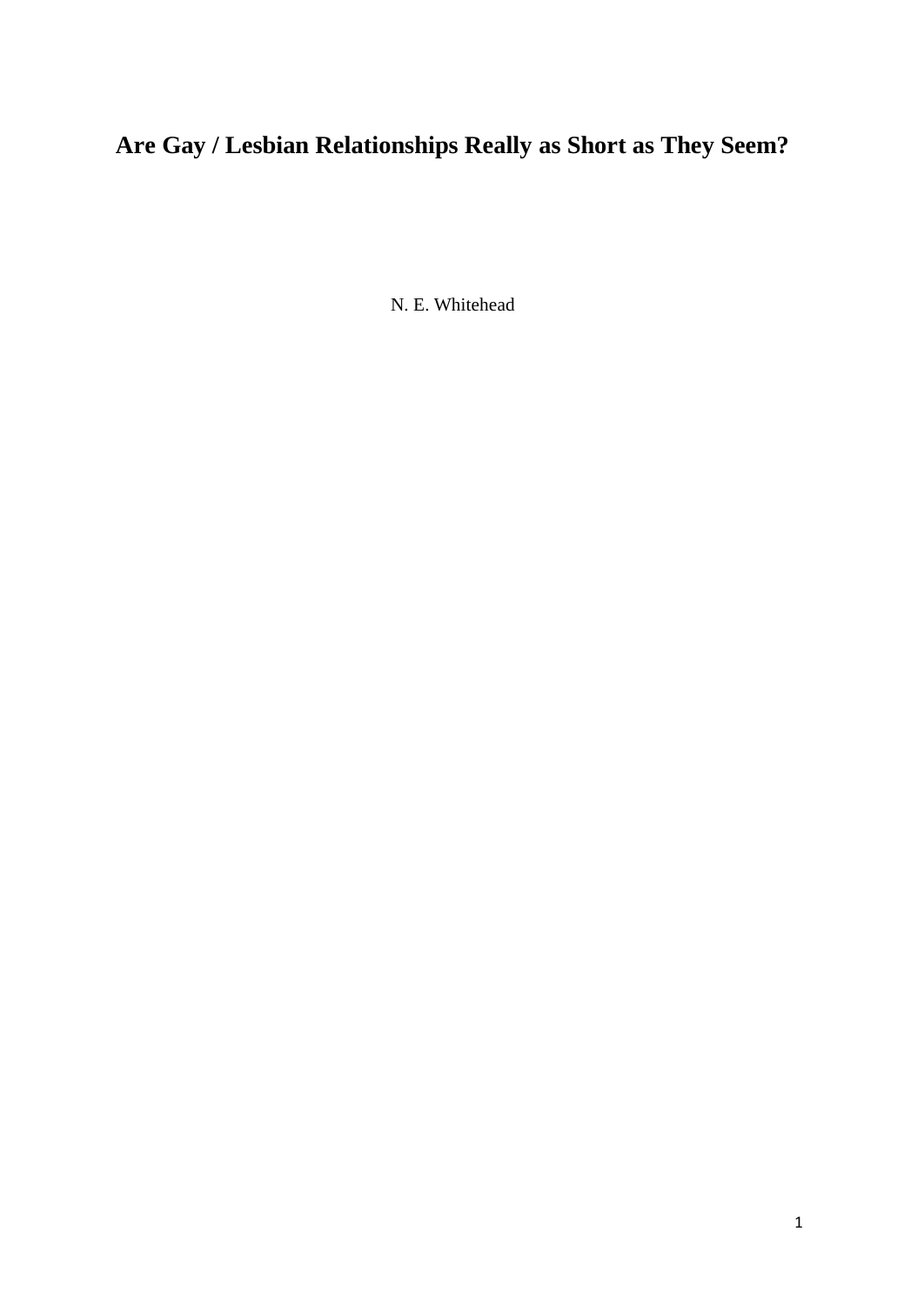# **Summary**

This review paper finds that the three best estimates (medians) of gay/lesbian (GL)(SSA) relationship lengths are 3.6y/4.95y (male/female) (Lau, 2012, UK); 4.7y/3.3y (m/f), (Carpenter & Gates, 2008, US); and 2.7y/3.9y (m/f) (Gebhard & Johnston, 1979, US). The two US studies have an overall median of 3.7y/3.6y (m/f), meaning male/female results are similar length. These are compatible with the UK study, and much less than the heterosexual (OSA) median length of 27y with a marriage in the 1970s, the period which had the highest subsequent divorce rate. OSA median relationships (UK) are 7.7 times/5.6 times (m/f) the length of SSA ones. US data give respectively and similarly, 7.4x/7.2x, and these are large ratios. Other supporting USA data, although consistent with the above medians, are potentially subject to more bias from "volunteer error," hence may be maxima. Similar or lower results are found cross-culturally. There is no trend with time for combined data for GL since WWII in spite of increased societal acceptance. For bisexuals and overall relationships with either sex, the median lengths are indistinguishable from GL: i.e.,  $3.5y/3.2y$  (m/f). The lack of clear gender difference in medians confirms earlier suggestions that factors reducing relationship length may be inherent to same-sex attraction rather than dependent on gender or experiences of homophobia, since bisexuals experience much less homophobia but have similar median relationship lengths. The possibility of a 25y SSA relationship length is about 5% compared with about 50% for a 25y OSA one (i.e., Silver wedding) and should not be presented to clients as a likely outcome of seeking same-sex relationships. Another implication is that there is high probability children involved will suffer the equivalent of a divorce. The probability of some degree of orientation change under therapy is at least ten times as great as reaching the 25y mark in a GL relationship.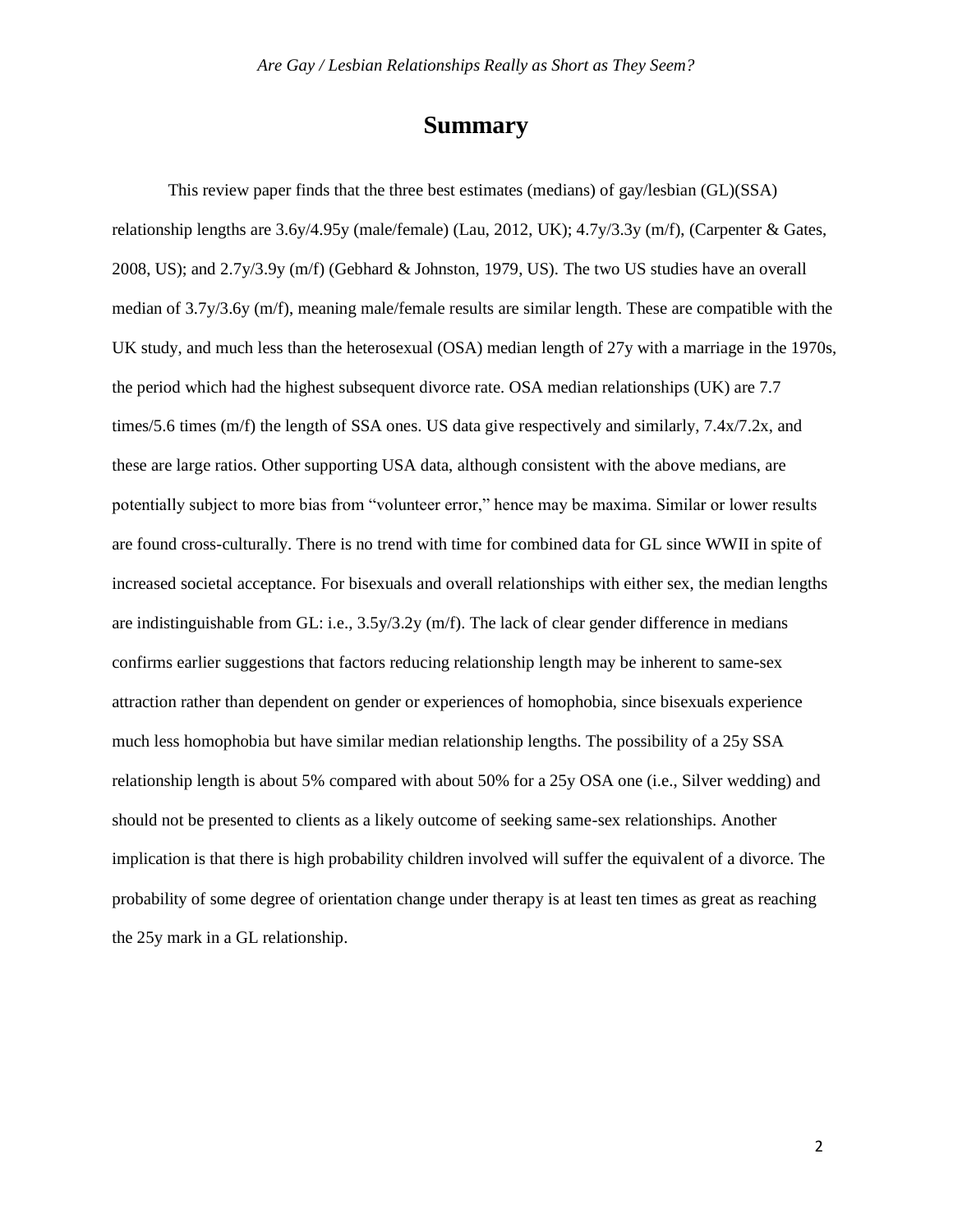# **Introduction**

Although some authors are positive about length of gay and lesbian relationships (L.A. Kurdek, 2005, p. 253), saying, "It is clear that gay men and lesbians can and do form durable relationships," it is generally thought that gay relationships are shorter than those of heterosexuals (Blumstein & Schwartz, 1983), (Green, Bettinger, & Zacks, 1996), (Kurdek, 1998), (Gebhard & Johnson, 1979). "There is a general fear in both gay and lesbian circles that relationships are unlikely to last. Long-lasting relationships are seen as quite special" (Blumstein & Schwartz, 1983, p. 322). Hard confirmatory data for length are unusually scarce. This may be because the results often seem short compared with heterosexual relationship lengths, and hence are politically embarrassingly.

In one of the standard and respected accounts on homosexuality, by West (himself gay, 1977), he concluded most lesbian relationships lasted less than 3 years, and about 40% of GL relationships lasted less than 2 years. He concluded breakups were due to internal factors rather than outside pressures. Another writer (Pollak, 1985) concluded that relationships were usually less than 2 years. More recently (Marco, 1996) estimated that 70% of lesbians had relationships less than 3 years. However these were rough assessments not based on careful survey data but only anecdotal evidence.

Even the gold-standard surveys may not be helpful. Researchers Laumann, Gagnon, Michael, and Michaels (1994), in their landmark study of a large random US sample, published many high-quality statistics about sexuality, including homosexuality. They did not give length of relationships, concentrating rather on number of partners, which of course includes many one-time encounters, and so is not completely relevant. This present paper, however, to derive the best comparison with heterosexual marriage concentrates on self-defined relationships rather than very brief encounters. The best survey is from the UK, and the two best US studies and others of lesser quality are all shown to have similar relationship length medians.

### **Requirements for Good Representative Surveys**

3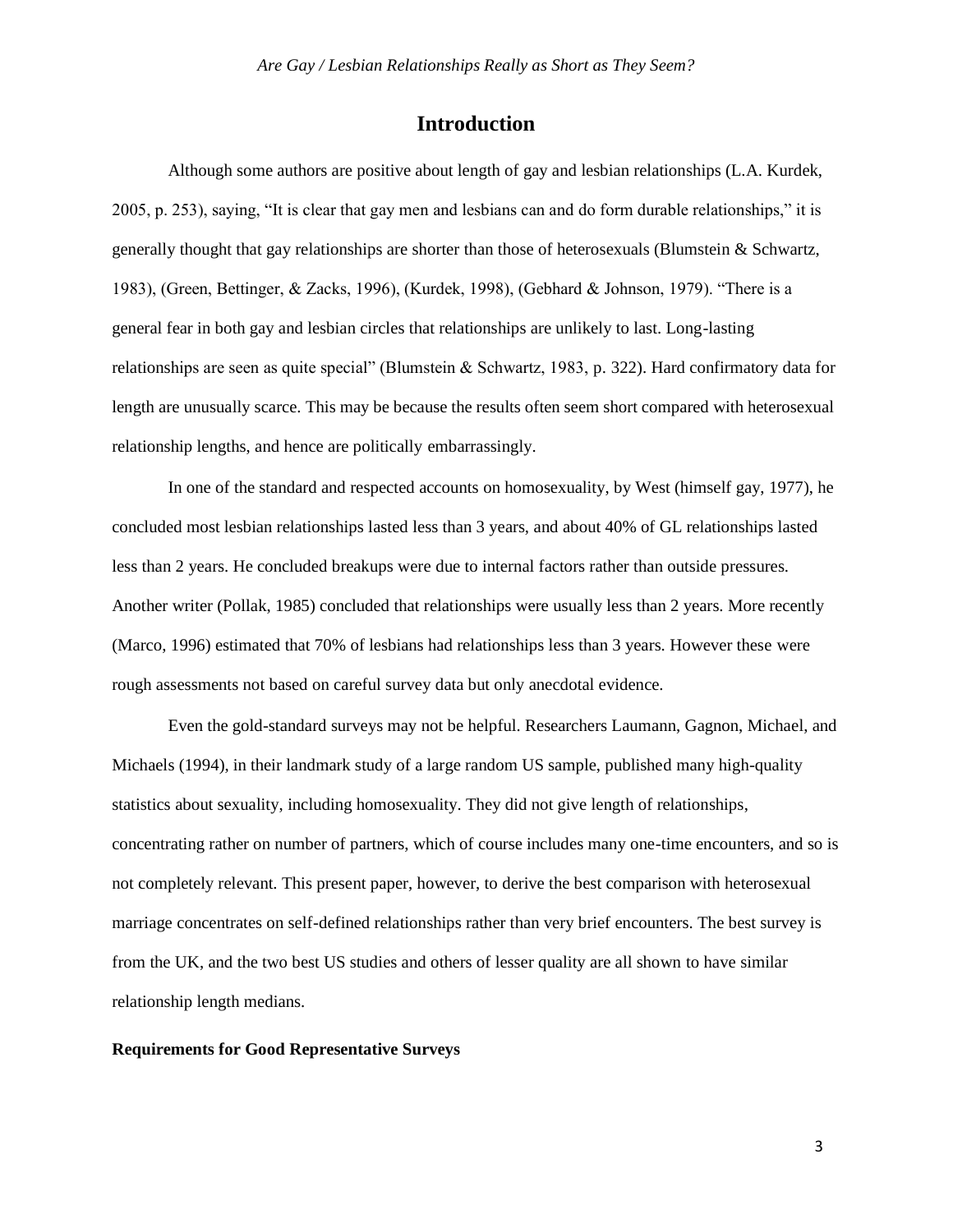An ideal survey would be random, have some other primary purpose than sexual information, and ask about completed relationships. Only one survey has come close to this standard (Lau, 2012). Most used convenience samples, and many advertised the survey as being about sexual matters, and even sexual relationships. Surveys have usually allowed respondents to define a relationship in their own terms, which is another area of imprecision.

The study (Lau, 2012) took data from two birth cohorts in the UK, one established in 1958 and the other in 1970. Monitoring ceased in 2004. By sociological standards this longitudinal sample is high quality. In the course of the original research which Lau surveyed, among other factors they were interviewed about their relationships. A limitation is that this relies on accuracy of past memory, like other surveys.

For non-longitudinal ("snapshot") studies, there are always more deficiencies. Unfortunately, if a survey on any subject is announced, those who volunteer most readily are always those who strongly display the study trait, in this case those with the strongest relationships, and the greatest relationship lengths. This is known in sociology as "volunteer error" and can introduce into a survey bias greater than the originators imagined possible (Bailey, Dunne, & Martin, 2000). In the study by Lau, the volunteer error issue does not arise. Unfortunately, many of the other surveys on SSA relationship length may have this error in them, depending on how they have been advertised, the detailed wording for which is usually not given in the published papers. This is usually the most significant source of error, and in this review we therefore treat most published results from surveys as potentially maximal lengths. However, some useful conclusions are still possible.

Even for a good random survey, respondents may refuse to answer sensitive questions, which may decrease the accuracy of the results. This possibly introduces another source of error, but is not pursued in this paper.

A source of bias in the opposite direction is the tendency of academic researchers to use local undergraduate samples. The subjects are usually young and obviously cannot have had a decades-long

4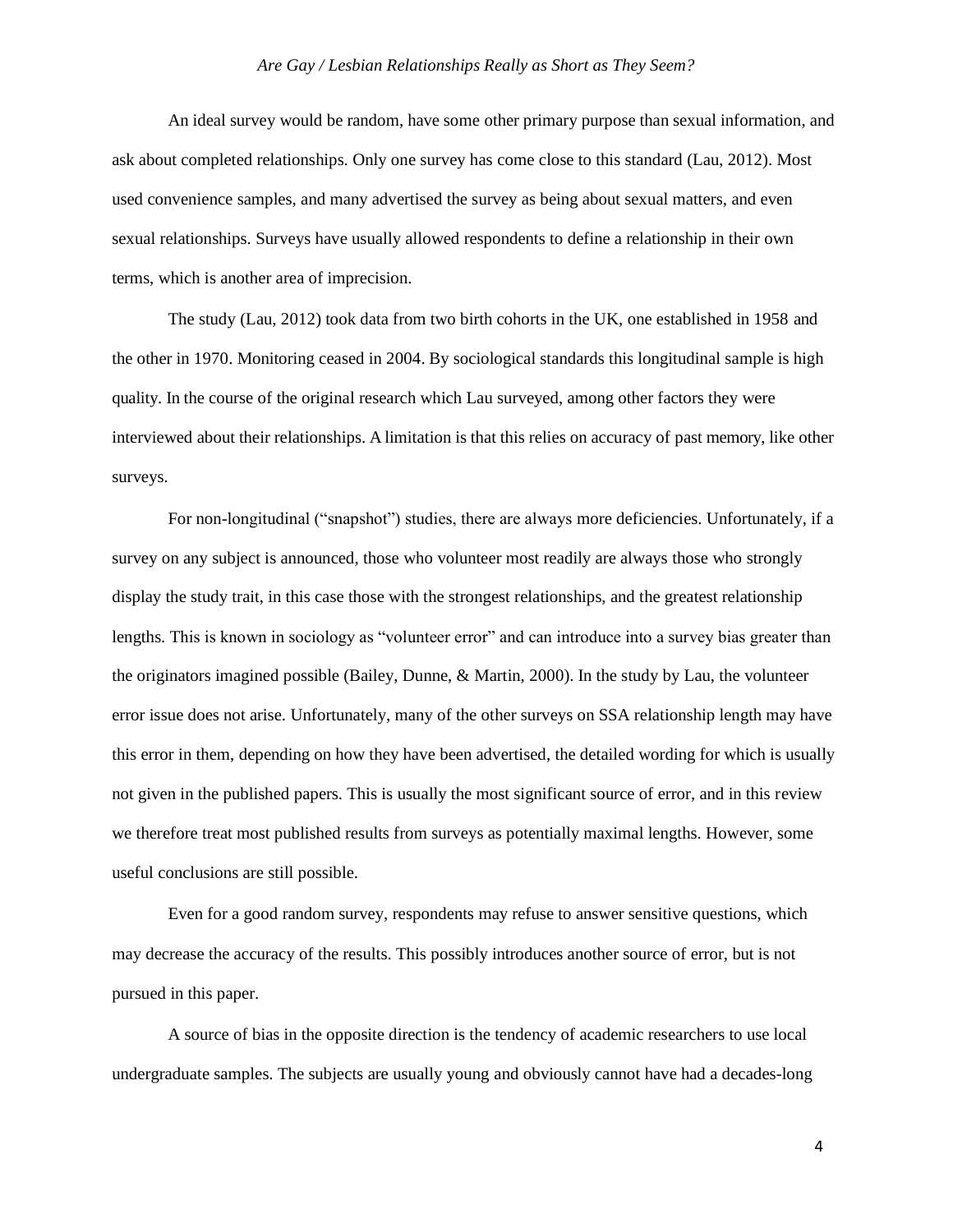relationship, so are excluded from this paper. The same potential difficulty arises with the subset of the UK data starting in 1970. Ceasing recording in 2004 truncates observable relationship length in that fraction of the data to perhaps about 15 years. The difficulty is avoided by the statistical trick of noting the number of relationships which failed at 1, 2, 3, 4 years, etc., and deriving the exponential shape of the survival curve, which enables prediction of longer lengths, though with increased error. But in the present case, it turns out that the relationships are only about 4 years long, so 15 years observation is ample length.

# **Measures of Typical Length**

A second important difficulty is how best to express a typical value for relationship length if there is a range of results. This is important if the distribution of values is not statistically normal (bell-curve), and this is certainly true for GL relationship length as shown in many surveys, but very clearly in Figure 1 (Campbell, 2000).



*Figure 1*. Male SSA relationship lengths from a typical survey. (Figure redrawn from (Campbell, 2000), interior labels added.)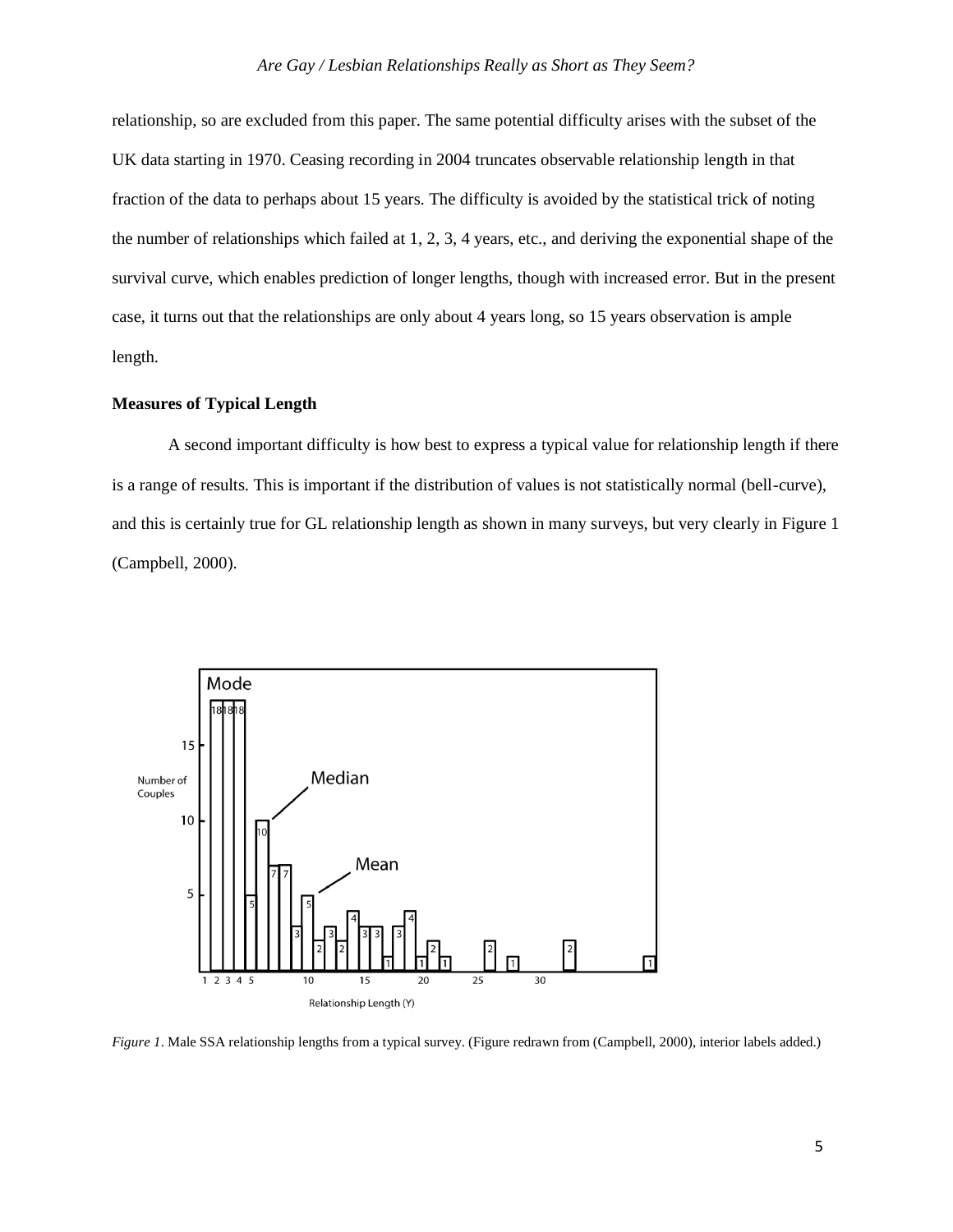Even though Figure 1 is not a rigorous random survey, respondents being from gay festivals, it shows the form of the data, which decreases exponentially, basically like a survival curve. That this basic form is correct is confirmed from some of the other surveys shown in Figures 2, 4, and 6. Figure 1 shows the value for the *mean*, the statistical name for the average. It also shows the *median*, which is the middle value (the 50% mark)—in this case much lower than the mean, and generally considered a better measure of typicality than the mean. However, some would say that the most typical values in Figure 1 are the three most common (lowest in this case), which would be called the *mode*. Most authors who have given relationship lengths (e.g., Appendix 1) have given the mean, only a few the median, and only one the mode. West and Pollak, cited previously, may have been thinking of a typicality measure that is likely to have been the mode. This paper will describe data in terms of the median because there is not enough detailed data presented in most studies to calculate the mode, though it may be the best estimate of all.

The median is also a much better typicality measure than the mean when the distribution is clearly skewed as in Figure 1.

We shall see later that the median value for OSA relationships, which half the couples reach, is 27y. The percentage of SSA relationships in Figure 1 reaching 27y is 3%, but the number of couples in that 3% is only 4 and the error range (66% confidence limits, derived from Poisson statistics) is about 1.5–4.5%. The possibility of reaching the lesser 25y mark (Silver Wedding for OSA marriages) is a slightly greater 5%.

# **SSA Data from the Literature**

#### *Lau (2012)*

Lau (2012) presented data on UK couples in terms of the fraction of relationships surviving the first year, the second, and so on, up to 8 years, and was for SSA male, SSA female, combined results, OSA cohabiting, and OSA marrying. Neglecting the combined results, the other survival curves are shown in Figure 2.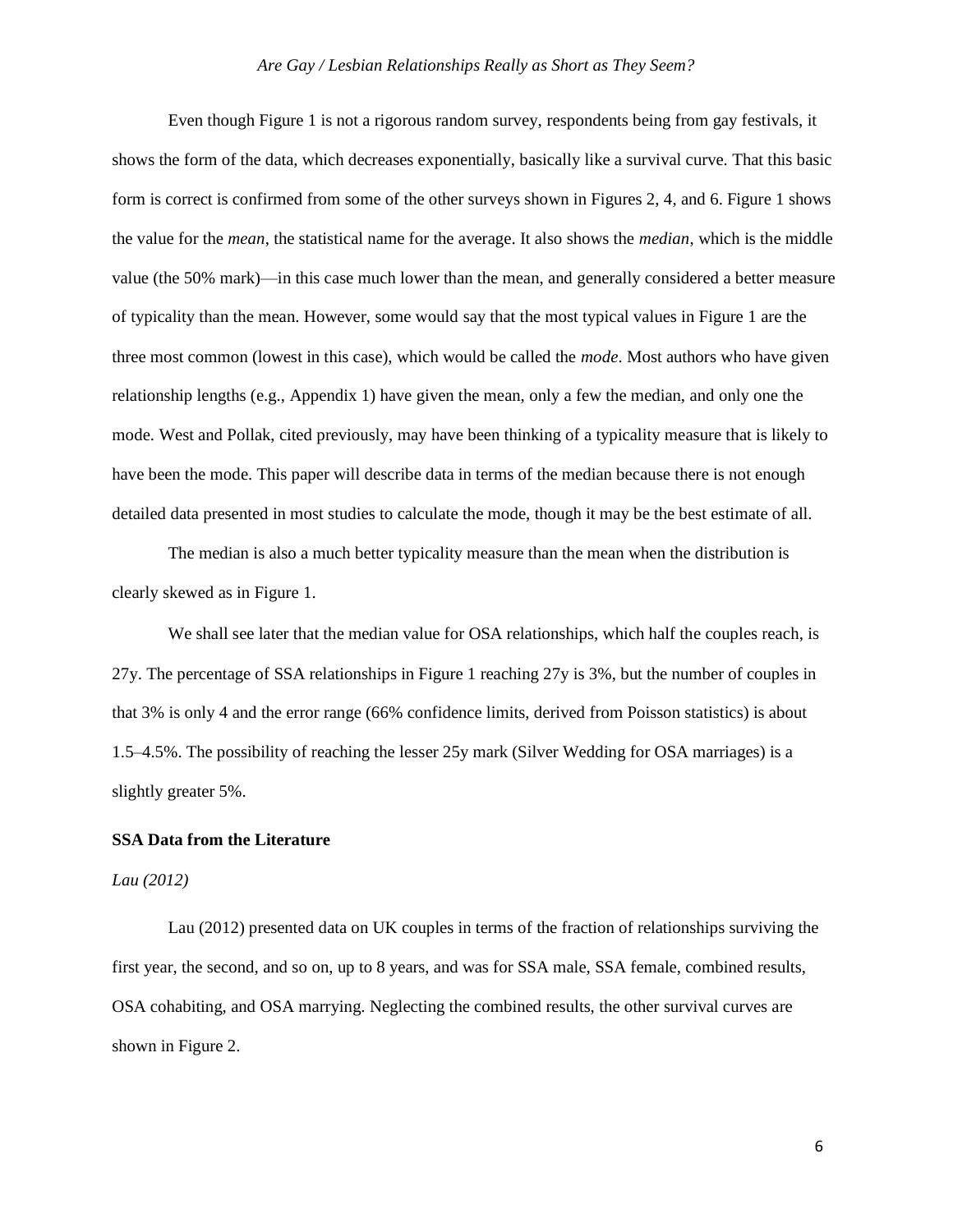

*Figure 2*. Fraction of group remaining with time (Lau, 2012). SSM = Male homosexual couples, (138 couples); SSF = Female homosexual couples, (125 couples); OSC = Opposite-sex cohabitor couples (17,219 couples); OSA = Heterosexual married couples (8,174 couples). OSC decrease is partly due to marriage.

The OSC and OSA couples are much larger groups than SSM and SSF, so their variability is less and the curves are smoother. In only 8 years there is limited decrease, but it is enough to define the shape of the curves, and the standard EXCEL exponential line-fit feature gives the equations of the lines with excellent fits accounting for 96–99% of the point variance (or, in more popular terms, the point scatter around the fitted line). The median for the exponential distribution, as found in any standard source about statistics, is  $ln(2)/\lambda$ , where  $\lambda$  is the absolute value of the exponent in the equation for the fitted line, and *ln*(2) is the natural logarithm of 2.0, which is 0.693. The derived medians for SSM, SSF, OSC, and OSA are respectively 3.6y, 4.95y, 12.2y, and 27.7y. (The latter means slightly more than 50% of marriages will reach their silver wedding at 25y.) Lau comments that the SSF relationships endure slightly better than the SSM relationships, and that the ratios for the medians OSA/SSM, OSA/SSF are 7.7x and 5.6x, respectively. The contrast between OSA and SSA relationship lengths is large.

The equations for the curves predict only about 0.8% of SSM and 2.6% of SSF will reach the 25y OSA Silver Wedding point, but this is a large extrapolation from 8 years, and not very reliable because the number of remaining same-sex couples is only about 40 for each gender at 8 years. Thepercentage

7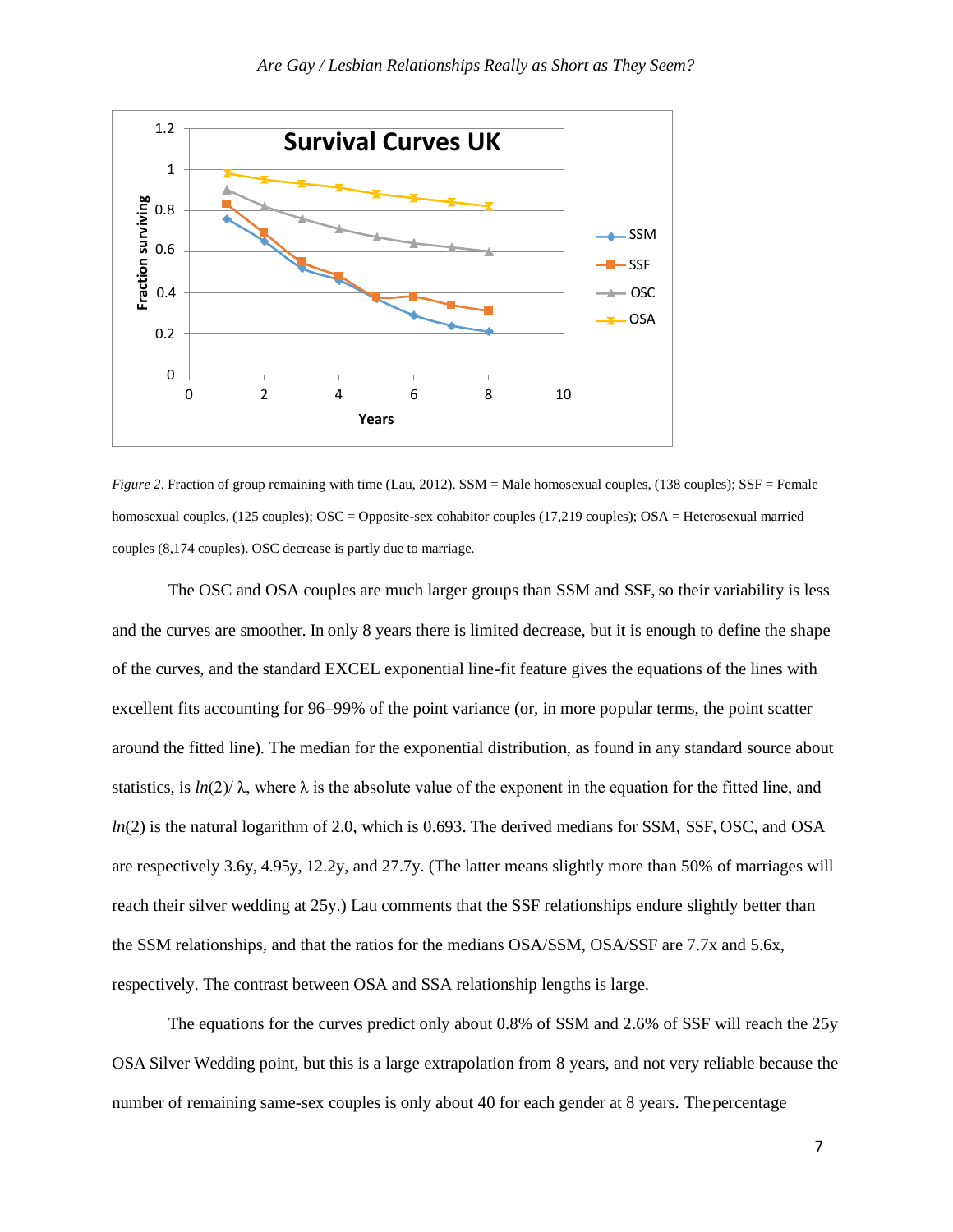predictions are to be compared with the 3% (US result) derived from Figure 1 results. The error on that 3% result is also so large that the SSM and SSF results are consistent with it. However, this is comparing a US result with UK results, and there could be cultural differences.

It is proverbial that OSA marriage in the US results in 50% divorce. However, this was a maximum which occurred during the '70s and early '80s, and the percentage has been decreasing ever since; hence the 50% figure is somewhat misleading. If present trends continue, about two-thirds of marriages will never end in divorce (Stevenson & Wolfers, 2007). An important caveat is that many are now choosing not to marry, but cohabit; hence, the ones marrying are rather sure of their intentions, and the marriages are strongly self-selected for stability.

Do these UK results apply elsewhere, particularly in the US from where most of the research is reported? We now consider the best two US studies (Gebhard & Johnson, 1979*)* and (Carpenter & Gates, 2008), which are broadly confirmatory, but of lower quality, because not longitudinal.

# *Best USA Studies*

The results from the Kinsey surveys reported by Gebhard and Johnson (1979) may be a good approach to random, because the only criterion of selection was willingness to be interviewed about their sexuality, and only subsequently were they asked about relationship length. However, like the studies which follow, they are a temporal snapshot rather than being longitudinal. Kinsey's interview techniques were almost unique; he placed a high burden of proof on the interviewees. He would assert to his subjects that they had an embarrassing value for many parameters, and the subject had to convince him some lesser value was the truth. This should have led to reasonable length estimates, but apparently no later survey used the technique. A possible source of bias was that Kinsey et al. used surveys of particular classes of people, including some with unusually high percentages of homosexual subjects such as sex workers and prison inmates, which may introduce some distortion. They reported data which had medians of 2.7y and 3.9y for SSM and SSF respectively.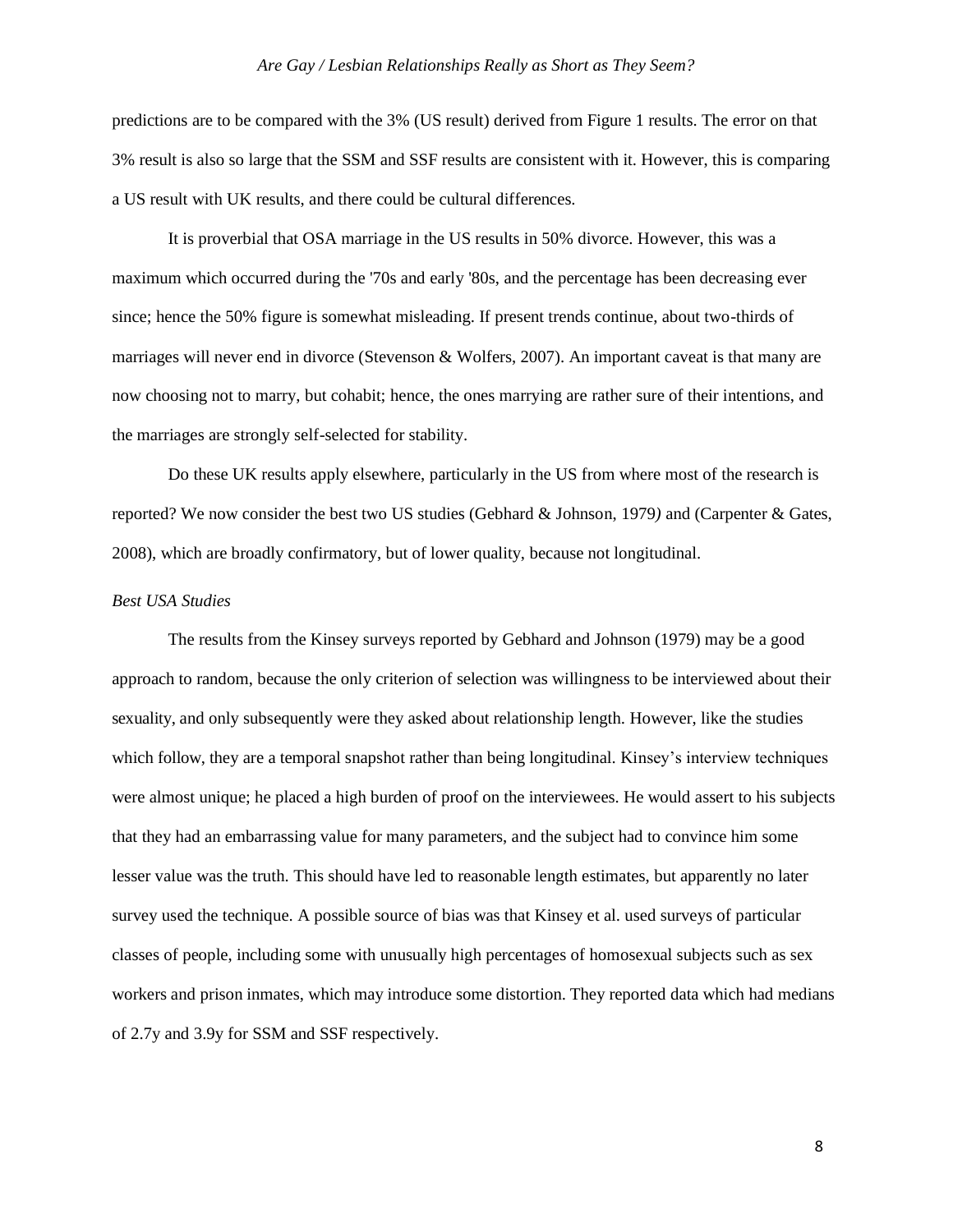The Carpenter & Gates (2008) data were drawn from a large and carefully random GL study on tobacco use in California ending before 2005, and thus before gay "marriage" was first legalized in 2008. Tobacco was the prime focus, and only as an incidental question did the survey ask about other matters, so recruitment should not affect relationship length results, and these figures should be fairly high quality. The medians were 4.7y and 3.3y for SSM and SSF respectively.

The means of the two studies (Gebhard  $&$  Johnson, 1979) and (Carpenter  $&$  Gates, 2008) were 3.7y and 3.6y for SSM and SSF, respectively, and had between them about double the sample size of the UK study. The SSM result is close to the UK figure, but the SSF figure seems somewhat lower. A reasonable summary in view of the spread of results might be that they are broadly consistent with the UK result, or alternatively that they are not conclusively different. Again they are much less than the 27y median for marriage. The variability is such that the overall US SSM and SSF medians should be taken as being the same, but only within about a  $\pm 30\%$  error.

#### *Other Supporting SSA Studies*

A representative but not exhaustive chronological list of other surveys, with comments on deficiencies is found in Appendix 1. The italicized medians were selected to plot in Figure 3, usually because they were the minimum value for medians from published papers within a given year. Sometimes the medians were calculated for this paper from a mean in the original paper, and knowledge of the form of the distribution. Excluded from Figure 3 were special ethnic groups, bisexuals, longest relationships rather than current, small samples, those selected to be unusually committed in their relationships, or having a particular HIV status, and studies which only considered a narrow age range. Some of the excluded factors are considered late.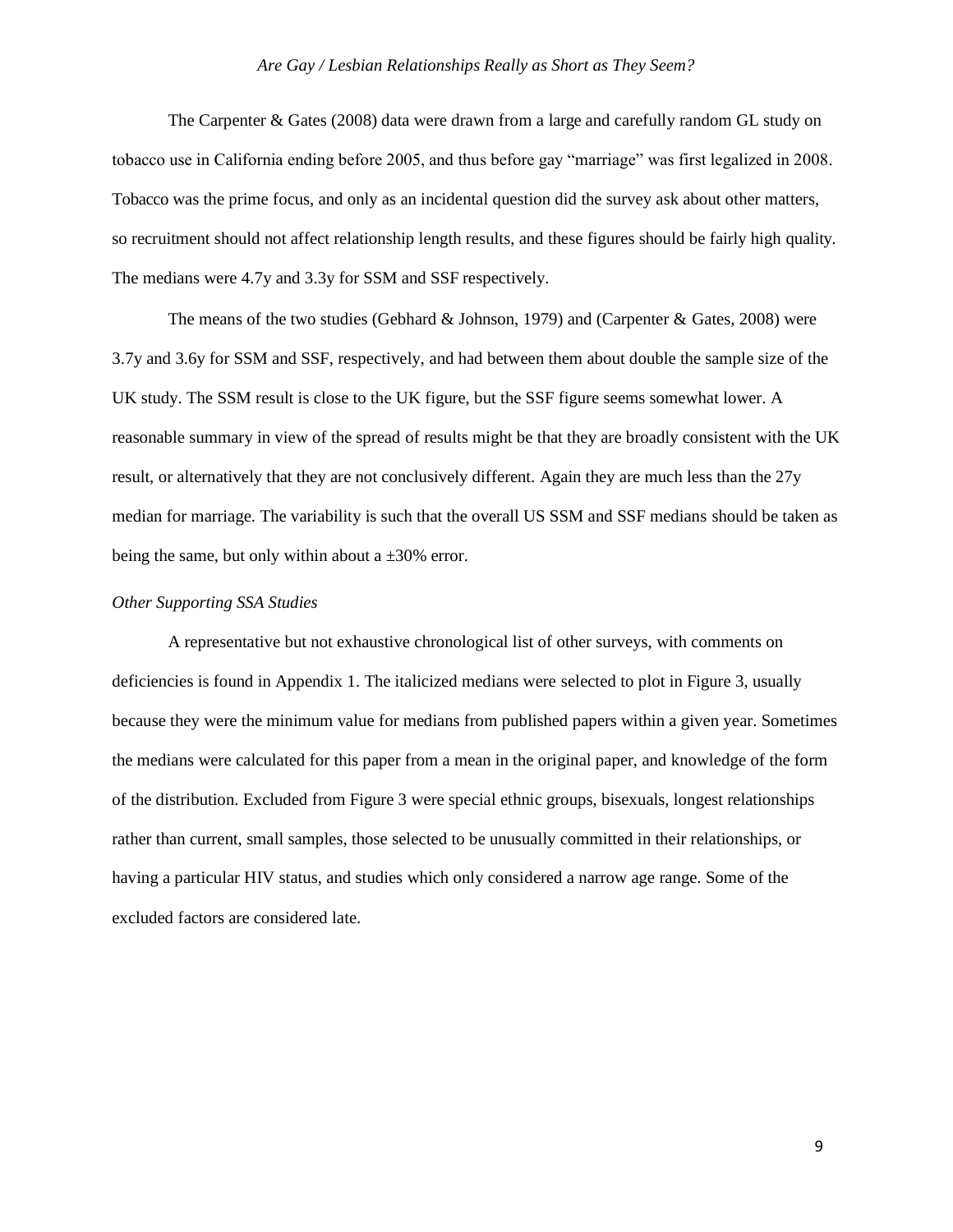

*Figure 3*. Median SSA relationship lengths (and numbers alongside dots) from italicized literature data in Appendix 1. Pale grey: lesbian; black dots: gay; grey dots: combined results. The downwards arrows indicate that the dot values are maxima. The horizontal line  $(3.8y)$  is the mean of maxima points, and the two superior US surveys.

The Figure 3 overall median is again rather similar to the UK data. The supposed maxima figures do not seem unduly high, so perhaps volunteer error was not excessive. The figure shows no statistically significant trend for the data from the Kinsey era (1938–1971) on (p>0.05). Nor are the results for (GL) statistically different from each other in a runs test, or a t-test  $(p=0.10)$  so gender of same-sex attraction makes insignificant difference. SSM couples have the same relationship lengths as SSF couples within error, but the conclusion from the two best studies, "same, but within significant error limits," is more reliable.

## **US Heterosexual Data**

For the US and the worst case (i.e., those OSA marrying in 1970–1974):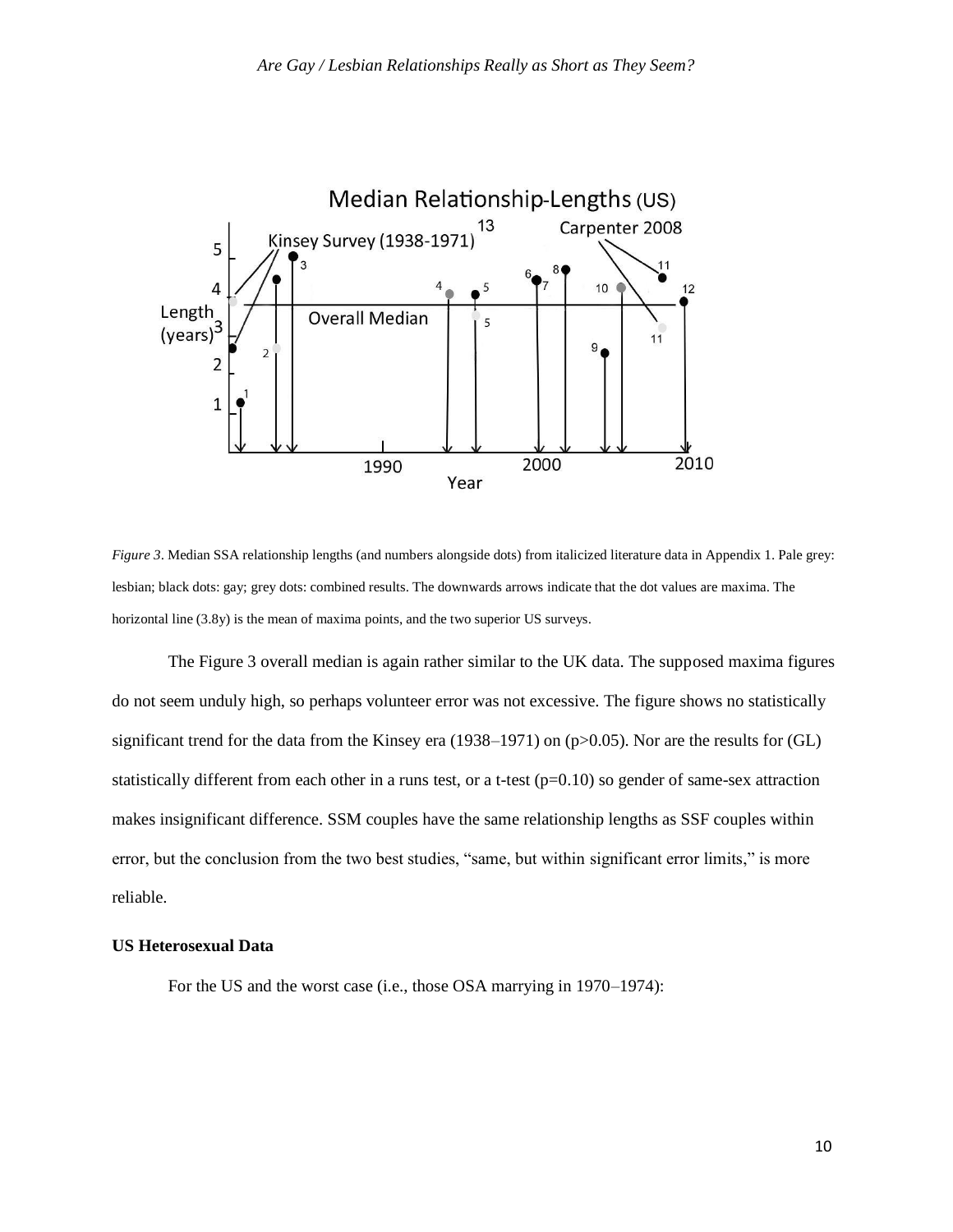

*Figure 4*. Relationship data for OSA (Cohn, 2010) (Bureau of the Census, US Department of Commerce, 2004) and for comparison, SSM (Campbell, 2000), drawn from nearly contemporaneous data.

Figure 4 shows that for the US, where the GL relationship papers were overwhelmingly researched, there is slightly better than a 50% chance of reaching the heterosexual Silver wedding anniversary at 25 years, and it may be calculated there is a median of 26.7y, very similar to the UK figure of 27.7y. Death and divorce, mainly divorce, produce the OSA marriage curve. The OSA data level off at rather more than 50%, and very few more divorce past that point. There is not enough data to reach a firm conclusion about a possible plateau for the GL relationships. We can merely say that in that particular survey, few have survived to 25 years.

#### **Homosexual/Heterosexual Comparisons**

The results above lead to the following summary diagram for US data, and a diagram produced from the UK data would be almost identical: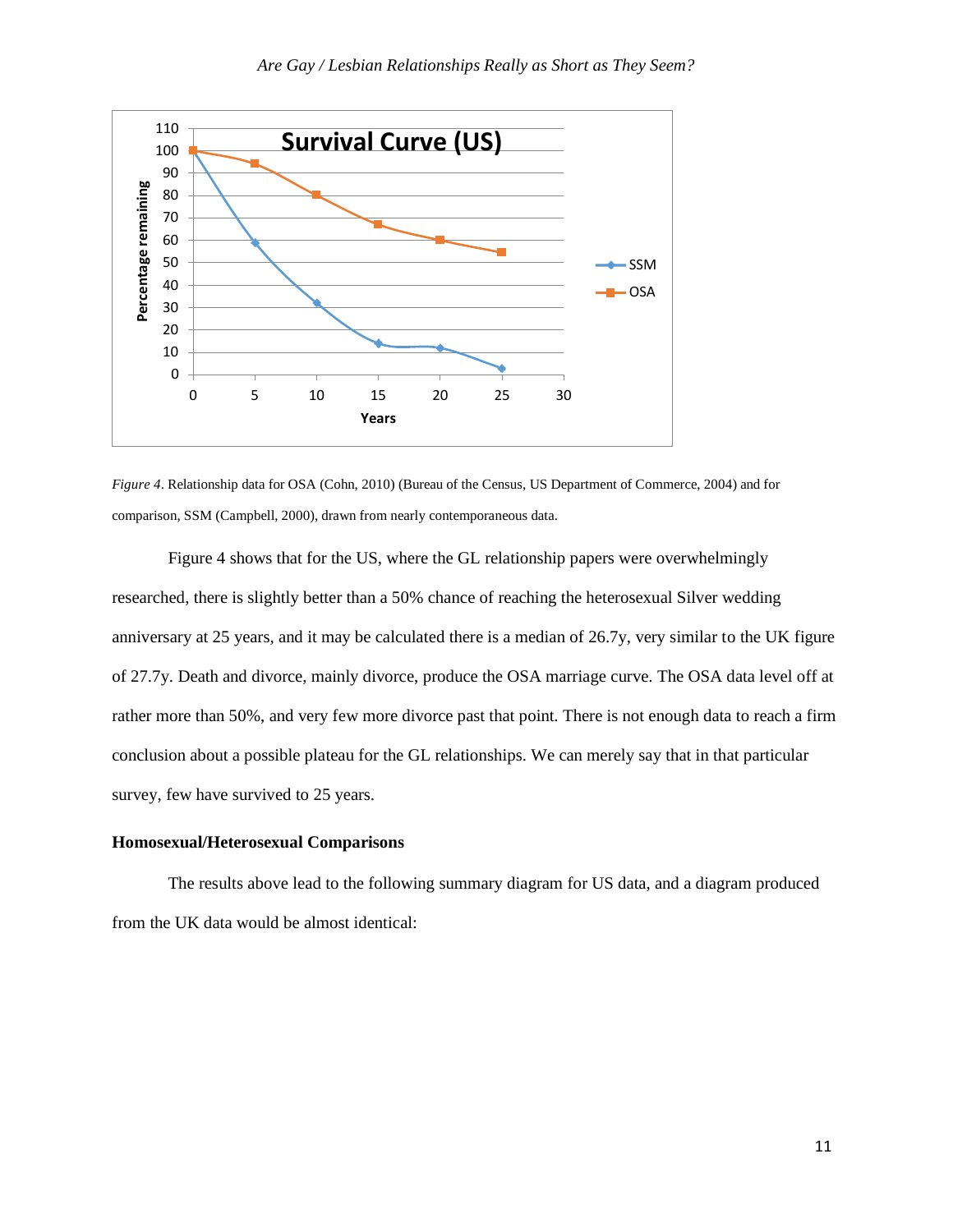

*Figure 5*. Visual comparison of median lengths of relationships (US data).

The OSA medians are 7.4x and 7.2x greater than the SSM/SSF medians, respectively.

#### *Other Ethnic Groups*

The unplotted results from Blacks (M<1.44y, F<1.6y (Peplau, Cochran, & Mays, 1997)); Chinese (M<1y (Pan & Aggleton, 1996)); and Australians (M<2y, (Kippax et al., 1997), M+F <2.5y (Sarantakos, 1996)) are reasonably consistent with Figure 3, but may be shorter in length. They are certainly quite different from OSA results.

#### *Longest Relationships*

Some studies recorded only the longest relationship. Studies of exclusively SSA women (Caldwell & Peplau, 1984; Peplau, Padesky, & Hamilton, 1982) gave respective medians of 3y and 2.5y. Cameron, Cameron, and Proctor (1989) found <1y but included the very restrictive criterion of complete faithfulness. (For SSA men and the same criterion, the median result was 3–4 years, which seems surprisingly long.) Weinberg, Williams, and Pryor (1994) found longest median relationships of 4y for both sexes. Even the median longest relationships are much shorter than the median OSA results.

### *Bisexual Data*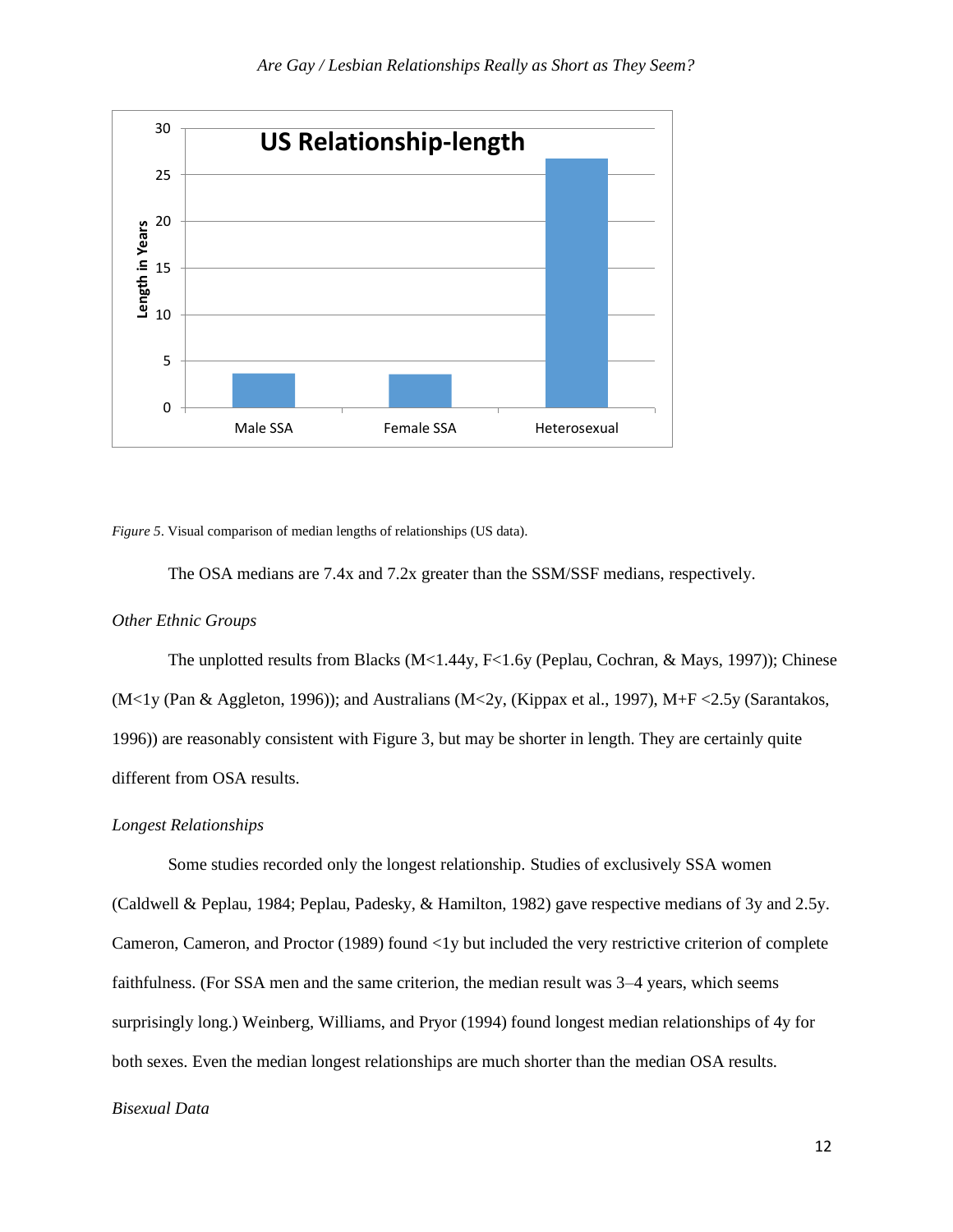There are few surveys on bisexual people. Gebhard and Johnson (1979) found median relationship lengths of  $2y/3.1y$  (m/f). The most comprehensive study (book length) was Weinberg et al., (1994, p. 335) with median lengths of 3.5y/3.2y (m/f), which are similar. One might have expected that the bisexual relationships would have had median lengths intermediate between SSA and OSA cases. Instead they cannot be shown to be different from the SSA lengths (t test:  $p > 0.05$ ). Weinberg et al. (1994, p. 404) found the longest bisexual relationships had medians of 8y/6y (m/f), and it was interesting that these longest bisexual relationships were with opposite-sex partners, rather than same-sex partners.

## **Implications**

## *Are Lesbians' Relationships Longer?*

There is a persistent anecdotal impression that lesbians have far fewer partners and much longer relationships. This extreme view is not supported by the data in this paper, and may have arisen because of impressions caused by the extreme promiscuity among a minority of male gays. But it does seem, if we follow Lau (2012), that at least in some cultures, lesbians' relationships may be slightly longer than male gays', and the error on even the best US data cannot exclude that conclusion for the US.

#### *Possible Explanations for SSA Relationship Lengths*

Could the difference between OSA and SSA be a lack of children, which might be thought to be a stabilizing factor for OSA? However, many bisexuals have children (Herek, Norton, Allen, & Sims, 2010) (25%/49% m/f) yet have SSA-length relationships, so children do not seem the predominant reason. Also, although there are differing percentages of exclusive SSA people with children (4.8%/16.6% SSM/SSF) (Herek, Norton, Allen, & Sims, 2010), the lengths of relationships are the same for SSM and SSF. A concerning implication of the short medians is that if children are found associated with such relationships, they are very likely to suffer through a relationship breakdown of their caregivers very similar to a divorce.

Could the differences be that the SSA experience OSA hostility, which makes their relationships unstable? However, far fewer in the bisexual population experience hostility compared with SSA (Male: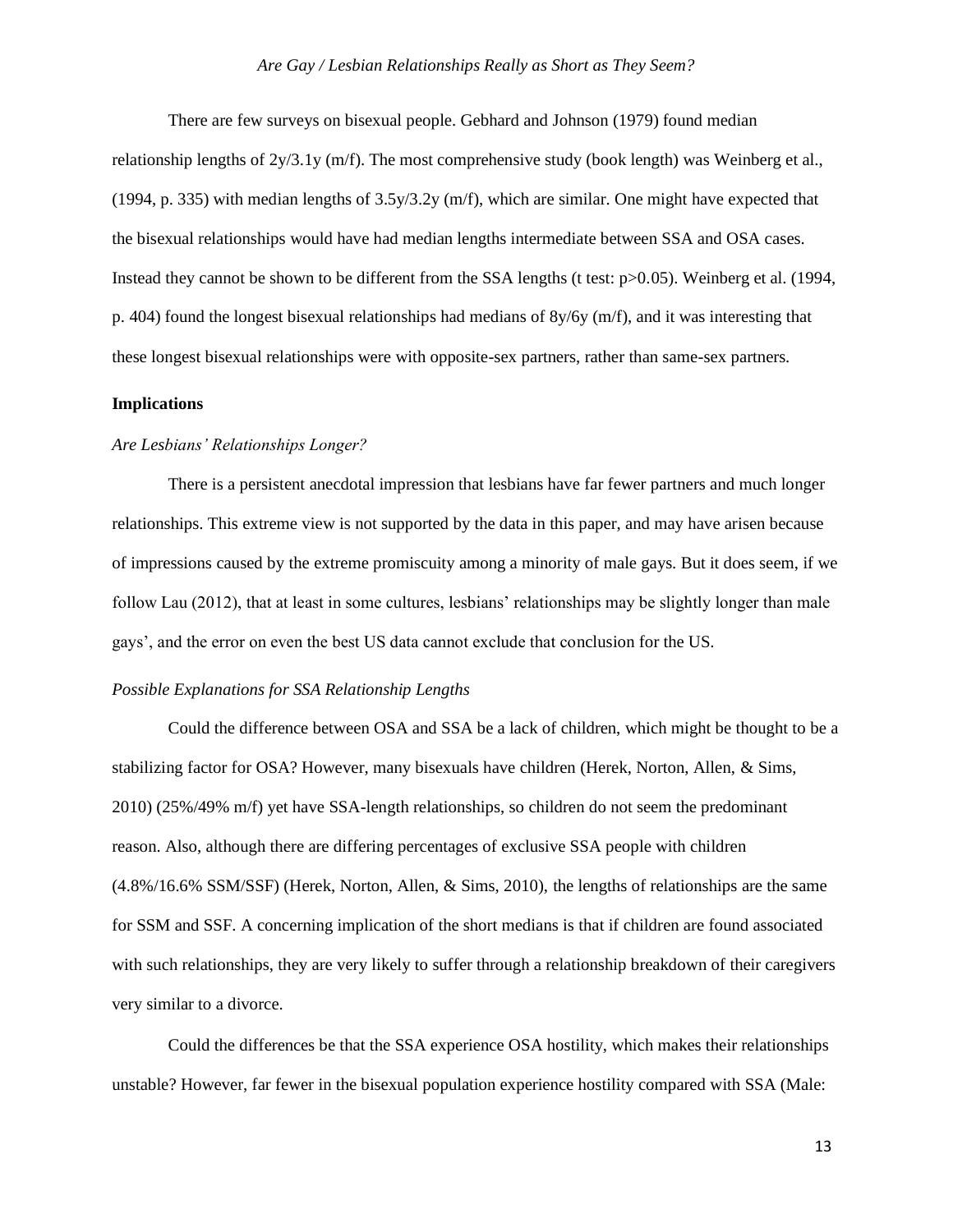50%/24% SSM/Bisexual; Female: 54%/17% SSF/Bisexual (Bostwick, Boyd, Hughes, West, & McCabe, 2014)), yet their median relationships lengths are indistinguishable from those of SSA couples. Also, the Figure 3 data show no change in median since WWII, so hostility itself does not seem the predominant reason.

Could the formal arrangement of marriage and the lack of it for many SSA people be the reason for instability? But many bisexual people are heterosexually married (Herek et al., 2010) (29%/45% m/f), so marriage, per se, does not seem to be the predominant reason.

If GL couples are "married," the data show the dissolution rate of their relationships is about 50% higher and 2.5 times (m/f), respectively, than for OSA couples; see also Kurdek, 1998), though the numerical strength of the factors needs confirmation. Therefore, again, factors other than the marital state are mostly responsible for the greater instability.

Could cohabitation rather than marriage be a strong negative factor? Figure 6 shows that OSA cohabitors have much less stable relationships than OSA married people, but by comparison are more stable than SSM and SSF (e.g., Figure 2). Cohabitation itself does not seem to be the predominant reason. (Figure 6 data from an older and more limited source than Figure 2.)

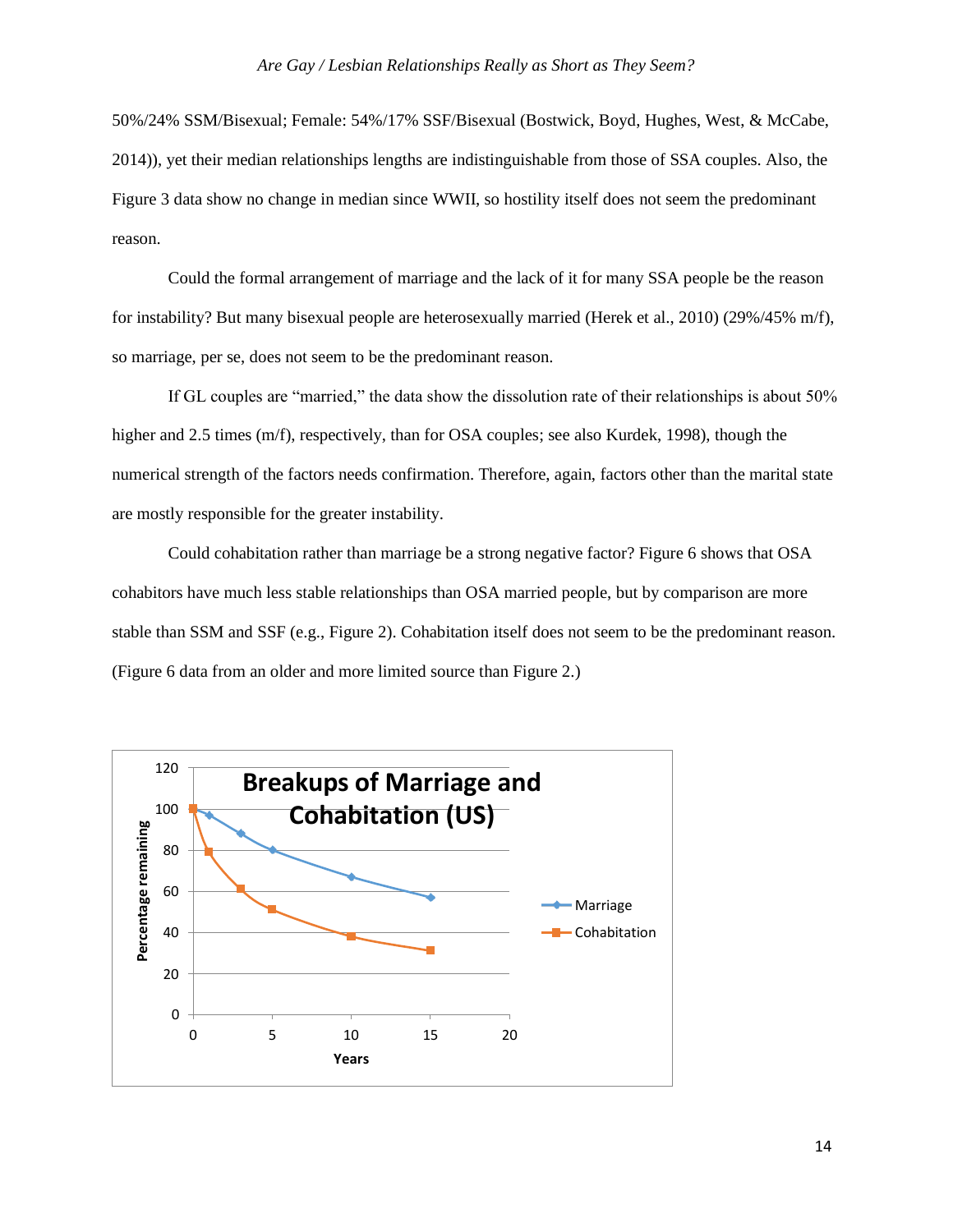*Figure 6*. Breakups of relationships (CDC, 2002). Opposite-sex cohabitation figures consider only breakups of the relationships, not losses from the category due to marriage, and are therefore different from Figure 2.

One might expect a significant difference between median lengths for SSM and SSF because the reactions to living together could easily be quite different for each gender. However, there is a large difference between SSA and OSA, and remarkably, a strong similarity for SSM and SSF. Gender does not seem to be a significant factor.

There may be other factors or combinations to be considered which affect breakup, but a factor which remains explanatory is simply involvement in same-sex relationships, which might, more than opposite-sex relationships, suffer from over-familiarity with the same sex and/or be violent and/or have lesser commitment/exclusivity (Bem, 1996; Tjaden, Thoennes, & Allison, 1999; Kurdek, 1991). This supports the old suggestion of West (1977) that instability arises from within the particularities of SSA relationship.

#### *OSA/SSA Contrasts*

This study suggests that there is a factor of about seven difference in median length, which is large. This also neglects the qualitative difference seen between OSA and male gay relationships. OSA marriage is traditionally and cross-culturally, with some exceptions, sexually exclusive (though there are about 10% unfaithful spouses in the West per year (Paik, 2010)). In great contrast SSA (male) primary relationships are not sexually exclusive, but usually have a median of an additional two concurrent partnerships per person per year (Rosenberg, Sullivan, Dinenno, Salazar, & Sanchez, 2011).

The excluded data for different ethnicities do not directly contradict the short lengths for SSM SSF relationships found in Figure 2, so the conclusions may even hold cross-culturally.

Typical tentative statements such as, "There seems to be general agreement that, while there are undoubtedly examples of long-term, stable and sexually faithful relationships, gay, lesbian and bisexual relationships have tended to be less long-lasting than heterosexual ones" (House of Bishops, 2013, para.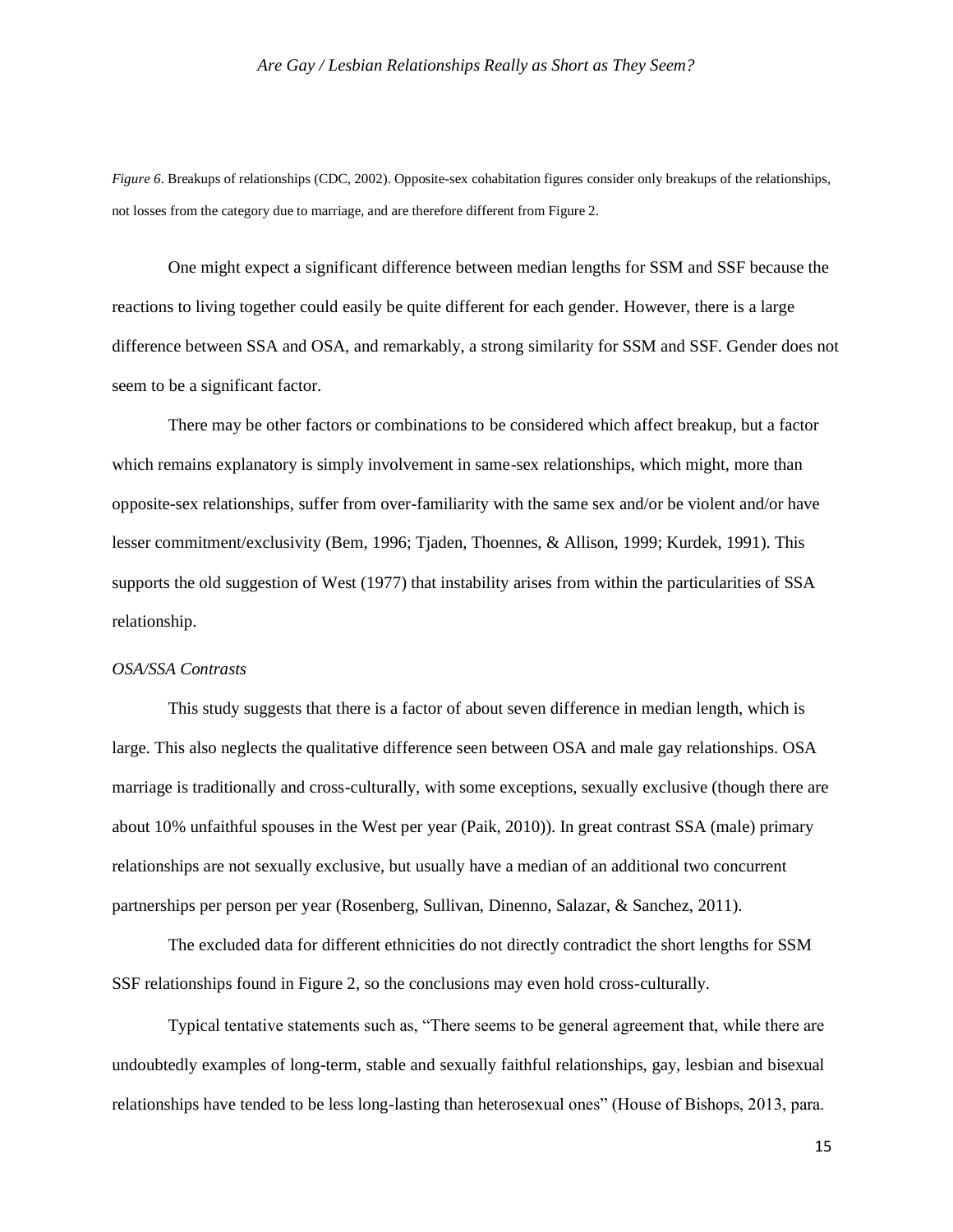209), wrongly suggest that the difference in lengths might be a few tens of percentage points. Far from being merely a tendency, a more accurate statement would be that "... gay, lesbian and bisexual relationships strongly contrast with heterosexual ones in being about seven times shorter."

#### *Counseling Implications*

Since only about 5% of GLB partnerships reach the 25y mark compared with about 50% for OSA partnerships, this means that a therapist or counselor cannot responsibly counsel SSA clients that a stable, long-term gay relationship is probable. The odds are well against it. These numerous breakups are one of the most important factors in the increased suicidality rate in SSA people even cross-culturally (Bell  $\&$ Weinberg, 1978; Chen, Li, Wang, & Zhang, 2015), and clients should be warned of the risks.

Clients could be told that long-term SSA relationships are much less likely than some change in sexual orientation (SOCE) itself. The chance of varying degrees of change of sexual orientation for those coming to a support group for a few years is more than 50%. Hence, it is about ten times as likely that a person will alter sexual orientation to some degree, in such a group or in therapy, compared with finding outside it a same-sex partnership which lasts 25y (Jones & Yarhouse, 2007; Jones & Yarhouse, 2011; Santero et al., submitted). For a 15–25% probability of profound change in therapy (derived again from the above papers) from near-exclusive SSA to near exclusive OSA, the probability is several times greater than of finding a long-term stable relationship if it is defined as reaching the 25y mark.

In Weinberg's study (1994), the lengths of longest relationships for bisexuals and exclusive SSA couples had medians of about 6–8 and 3–4 years, respectively. Respondents were also asked to estimate how long their current relationship would last. About 70% thought it would be significantly in excess more than 10 years, but the data are otherwise, showing a degree of self-deception reminiscent of, but more extreme than, the optimistic self-prognoses of newlywed OSA couples (Baker & Emery, 1993). Because of this, counseling by therapists about the dangers of relationships would be difficult for either group, and would be better received by those just considering entering the gay lifestyle.

16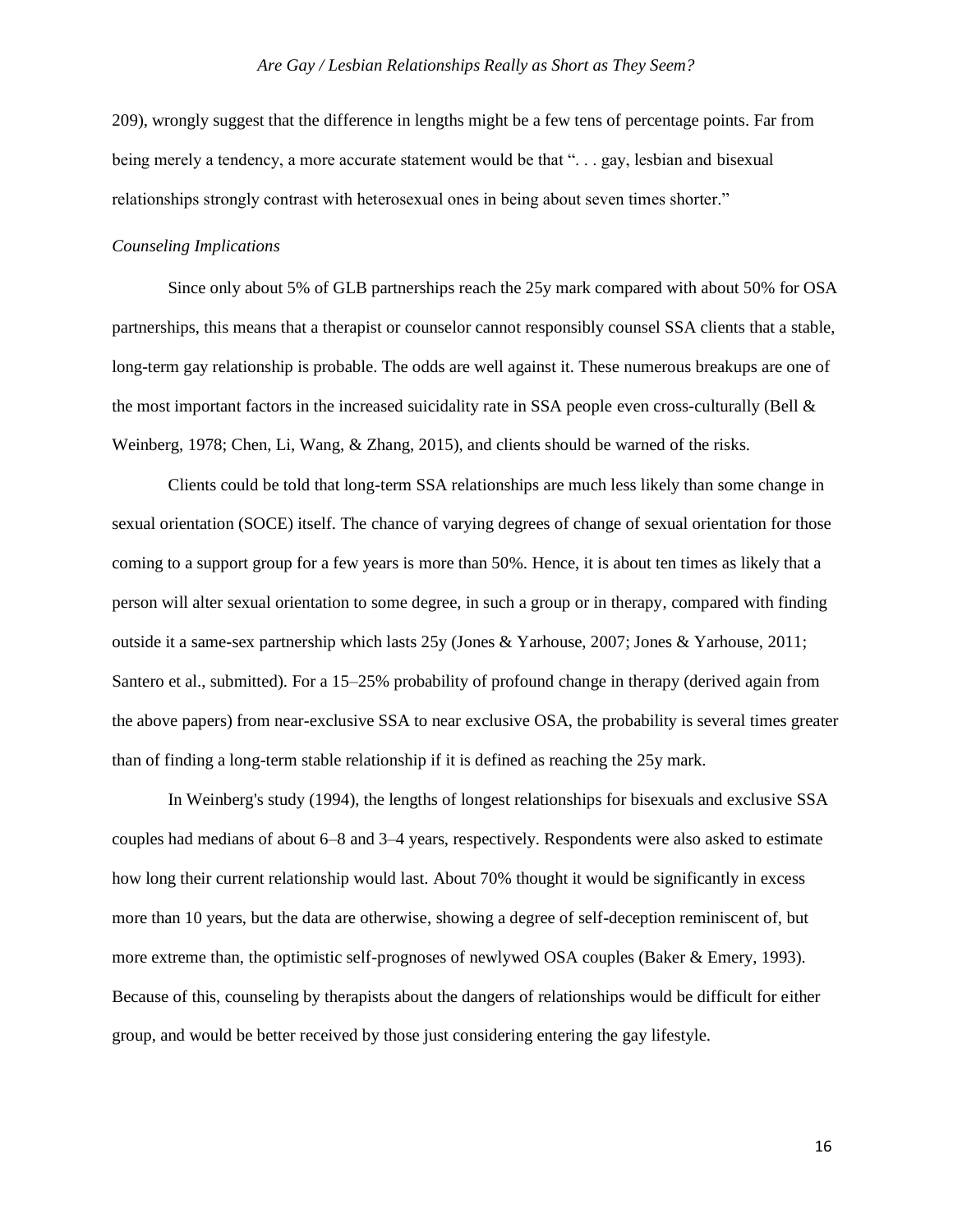The estimates of length in this paper would be improved if better data were available from truly random surveys and/or further longitudinal studies. However, although this might impact epidemiological research on the spread of HIV, the conclusions about relationships would probably not change very much.

# **Conclusion**

There is general concordance between the Lau, Kinsey, and Carpenter results for relationship length and between them and others. Relationship lengths for gays and lesbians are about 3.5 years, whether from the 1950s or the 2000s. These results are all not "slightly less" but "much less" than the 27y mean estimate for median OSA marriage length from UK/US demographic data. It would be brave to predict that legalised "gay marriage" would make a dramatic difference to the short lengths, in view of the time span and social change already covered by these surveys. More importantly, therapists should not advise that the formation of a stable long-term same-sex relationship is likely, and could advise that some therapeutic shifting of sexual orientation is much more likely.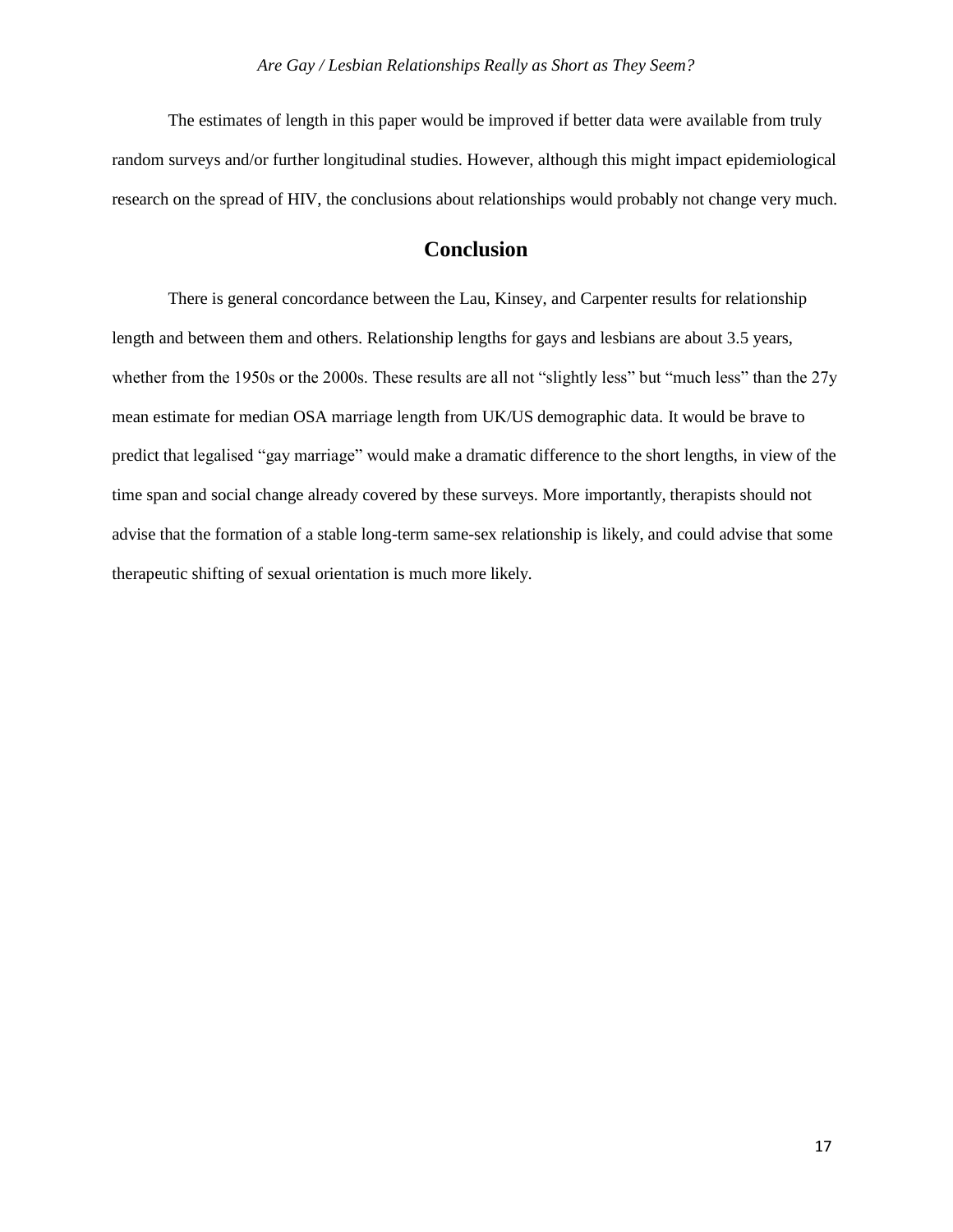# **References**

- Alexander, C. J. (1997). Factors contributing to the termination of long-term gay male relationships. *Journal of Gay & Lesbian Social Services, 7*(1), 1–12. doi:10.1300/J041v07n01\_01
- Andersson, G., Noack, T., Seierstad, A., & Weedon-Fekjaer, H. (2006). The demographics of same-sex marriages in Norway and Sweden. *Demography, 43*(1), 79–98. doi:10.1353/dem.2006.0001
- Bailey, J. M., Dunne, M. P., & Martin, N. G. (2000). Genetic and environmental influences on sexual orientation and its correlates in an Australian twin sample. *Journal of Personality and Social Psychology*, *78*, 524–536. doi[:http://dx.doi.org/10.1037//0022-3514.78.3.524](http://dx.doi.org/10.1037/0022-3514.78.3.524)
- Baker, L. A., & Emery, R. E. (1993). When every relationship is above average: Perceptions and expectations of divorce at the time of marriage. *Law and Human Behavior*, *17*(4), 439–450. doi:10.1007/BF01044377
- Beals, K. P., Impett, E. A., & Peplau, L. A. (2002). Lesbians in love: Why some relationships endure and others end. *Journal of Lesbian Studies, 6*(1), 53–63. doi:10.1300/J155v06n01\_06
- Bell, A. P., & Weinberg, M. S. (1978). *Homosexualities. A study of diversity among men and women*. New York: Simon and Schuster.
- Bem, D. J. (1996). Exotic becomes erotic: A developmental theory of sexual orientation. *Psychological Review, 103*, 320–335.
- Bevan, J., & Lannutti, P. (2002). The experience and expression of romantic jealousy in same-sex and opposite-sex romantic relationships. *Communication Research Reports, 19*(3), 258–268. doi:10.1080/08824090209384854

Bishops, House of (2013). *Working group on human sexuality*. London: Church House Publishing.

Blair, K. L., & Holmberg, D. (2008). Perceived social network support and well-being in same-sex versus mixed-sex romantic relationships. *Journal of Social and Personal Relationships, 25*(5), 769–791. doi:10.1177/0265407508096695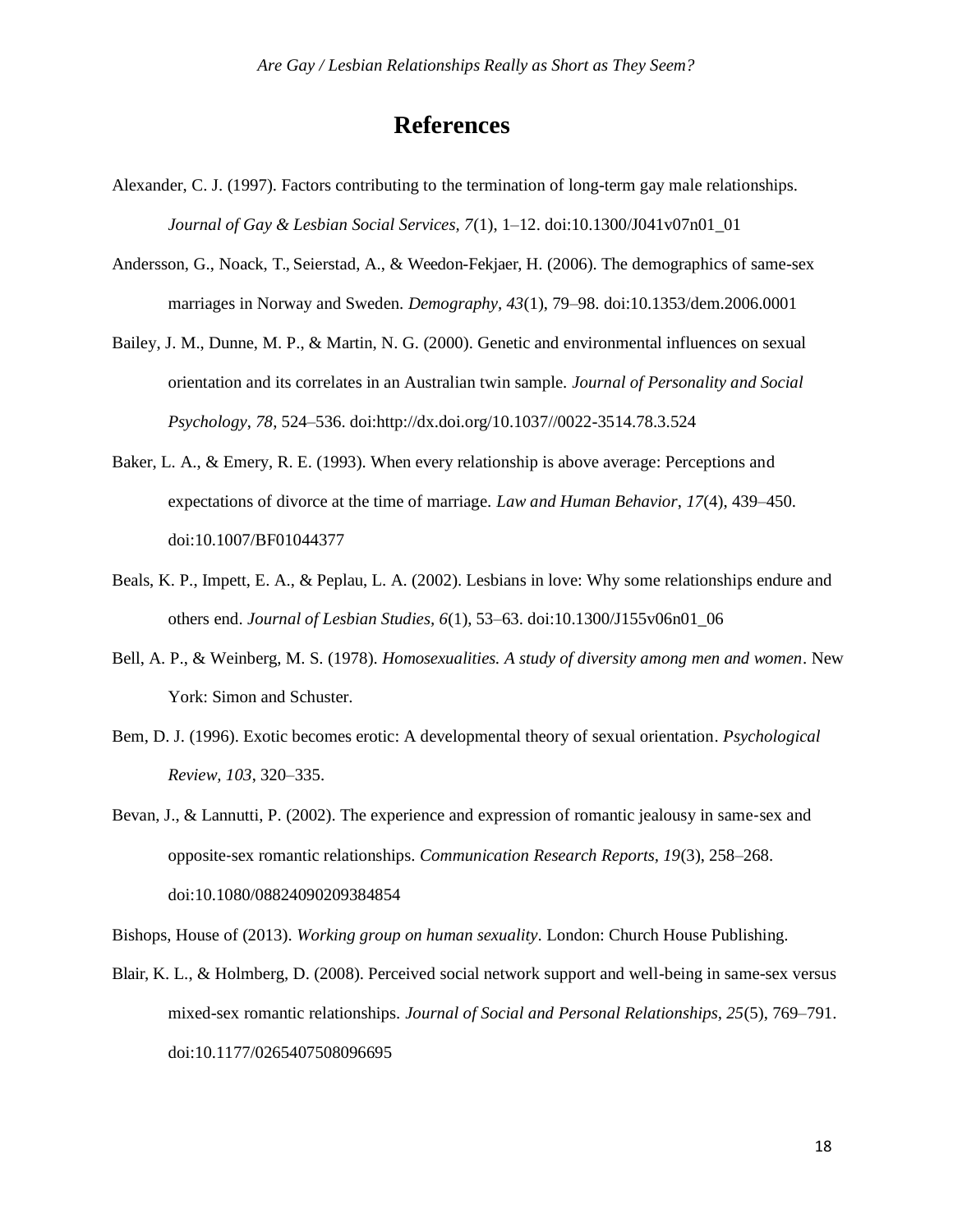Blair, K. L., & Pukall, C. F. (2005). *Can less be more? Comparing duration vs. frequency of sexual encounters in same-sex and mixed-sex relationships in "The Tortoise and the Hare": Sexual orientation & gender differences in the duration of sexual activity*. Retrieved from [http://www.academia.edu/2377768/\\_The\\_Tortoise\\_and\\_the\\_Hare\\_Sexual\\_Orientation\\_and\\_Gend](http://www.academia.edu/2377768/_The_Tortoise_and_the_Hare_Sexual_Orientation_and_Gend) er\_Differences\_in\_the\_Duration\_of\_Sexual\_Activity\_within\_Same-Sex\_and\_Mixed-Sex\_Relationships

Blumstein, P., & Schwartz, P. (1983). *American couples*. New York: William Morrow.

- Bostwick, W. B., Boyd, C. J., Hughes, T. L., West, B. T., & McCabe, S. E. (2014). Discrimination and mental health among lesbian, gay, and bisexual adults in the United States. *The American Journal of Orthopsychiatry, 84*(1), 35–45. doi:10.1037/h0098851
- Brown, J., & Trevethan, R. (2010). Shame, internalized homophobia, identity formation, attachment style, and the connection to relationship status in gay men. *American Journal of Men's Health, 4*(3), 267–276. doi:10.1177/1557988309342002
- Bryant, A. S. (1994). Relationship characteristics of American gay and lesbian couples. *Journal of Gay & Lesbian Social Services, 1*(2), 101–117. doi:10.1300/J041v01n02\_06
- Bureau of the Census, US Department of Commerce. (2004). Survey of Income and Program Participation (SIPP) 2004 Panel. ICPSR04517-v1. Retrieved March 12, 2015, from <http://www.icpsr.umich.edu/icpsrweb/RCMD/studies/4517>
- Buunk, B. P., & Bakker, A. B. (1997). Commitment to the relationship, extradyadic sex, and AIDS preventive behavior. *Journal of Applied Social Psychology, 27*(14), 1241–1257. doi:10.1111/j.1559-1816.1997.tb01804.x
- Caldwell, M. A., & Peplau, L. A. (1984). The balance of power in lesbian relationships. *Sex Roles, 10*(7/8), 27–40. doi:10.1017/S0043887109000124
- Cameron, P., Cameron, K., & Proctor, K. (1989). Effect of homosexuality upon public health and social order. *Psychological Reports, 64*, 1167–1179.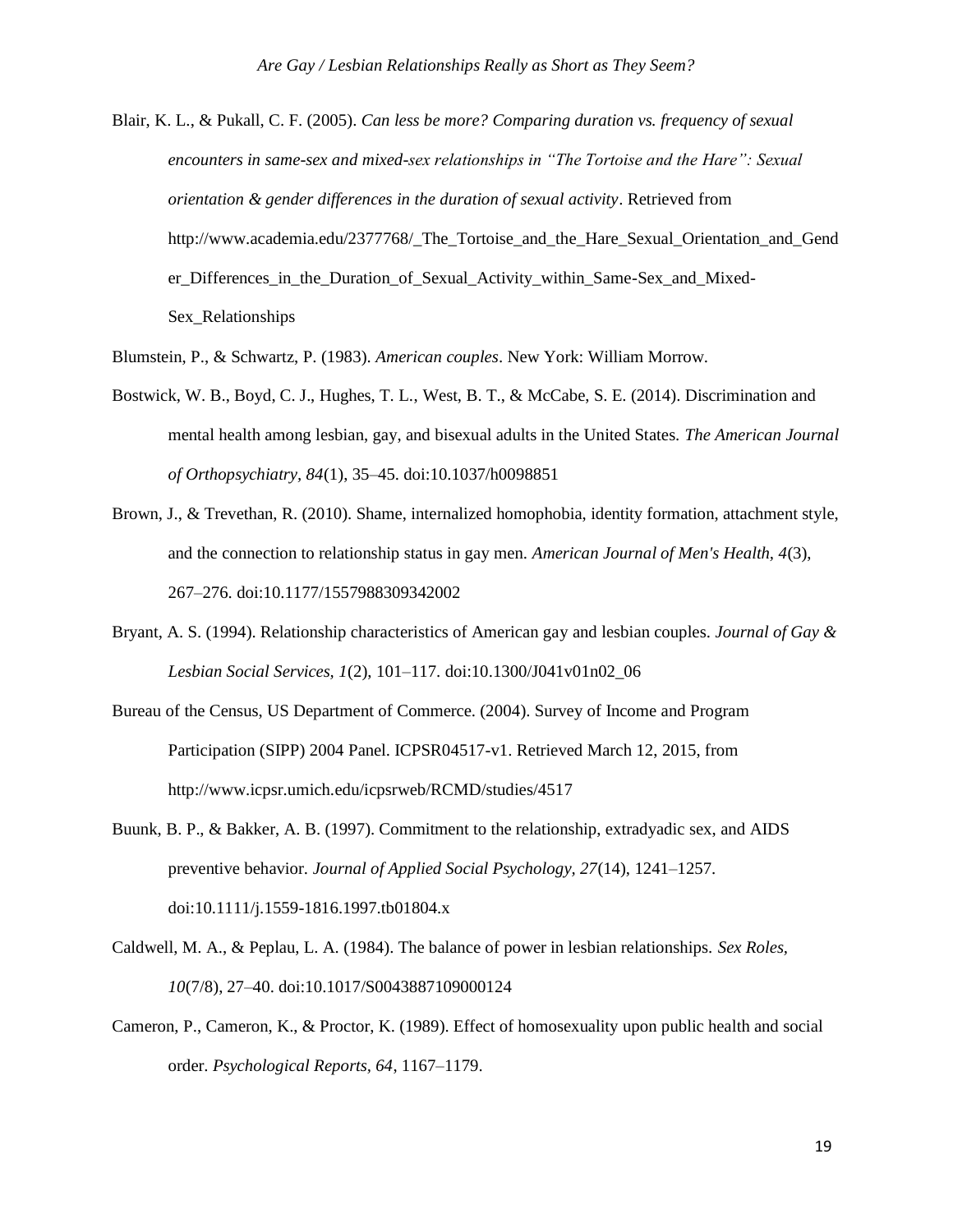- Campbell, K. M. (2000). *Relationship characteristics, social support, masculine ideologies and psychological functioning of gay men in couples.* Ph.D. Thesis. California School of Professional Psychology. Alameda.
- Carpenter, C., & Gates, G. J. (2008). Gay and lesbian partnership: Evidence from California. *Demography, 45*(3), 573–590. doi:10.1353/dem.0.0014
- CDC. (2002). Cohabitation, marriage, divorce, and remarriage in the United States. *Vital and Health Statistics; Series 23, No. 22, Hyattsville, Maryland*. Retrieved April 1, 2015, from [http://www.cdc.gov/nchs/data/series/sr\\_23/sr23\\_022.pdf](http://www.cdc.gov/nchs/data/series/sr_23/sr23_022.pdf)
- Chakravarty, D., Hoff, C. C., Neilands, T. B., & Darbes, L. A. (2012). Rates of testing for HIV in the presence of serodiscordant UAI among HIV-negative gay men in committed relationships. *AIDS and Behavior, 16*(7), 1944–1948. doi:10.1007/s10461-012-0181-6
- Chen, H., Li, Y., Wang, L., & Zhang, B. (2015). Causes of suicidal behaviors in men who have sex with men in China: A national questionnaire survey. *BMC Public Health, 15*(1), 1436–1438. doi:10.1186/s12889-015-1436-8.
- Cohn, D. (2010). At long last, divorce. *Pew Research Center*. Retrieved March 12, 2015, from <http://www.pewresearch.org/2010/06/04/at-long-last-divorce/>
- D'Augelli, A. R., & Grossman, A. H. (2001). Disclosure of sexual orientation, victimization, and mental health among lesbian, gay, and bisexual older adults. *Journal of Interpersonal Violence, 16*, 1008–1027. doi:10.1177/088626001016010003
- Darbes, L. A., Chakravarty, D., Beougher, S. C., Neilands, T. B., & Hoff, C. C. (2012). Partner-provided social support influences choice of risk reduction strategies in gay male couples. *AIDS and Behavior, 16*(1), 159–67. doi:10.1007/s10461-010-9868-8
- Eaton, L. A., West, T. V., Kenny, D. A., & Kalichman, S. C. (2009). HIV transmission risk among HIV seroconcordant and serodiscordant couples: Dyadic processes of partner selection. *AIDS and Behavior, 13*(2), 185–95. doi:10.1007/s10461-008-9480-3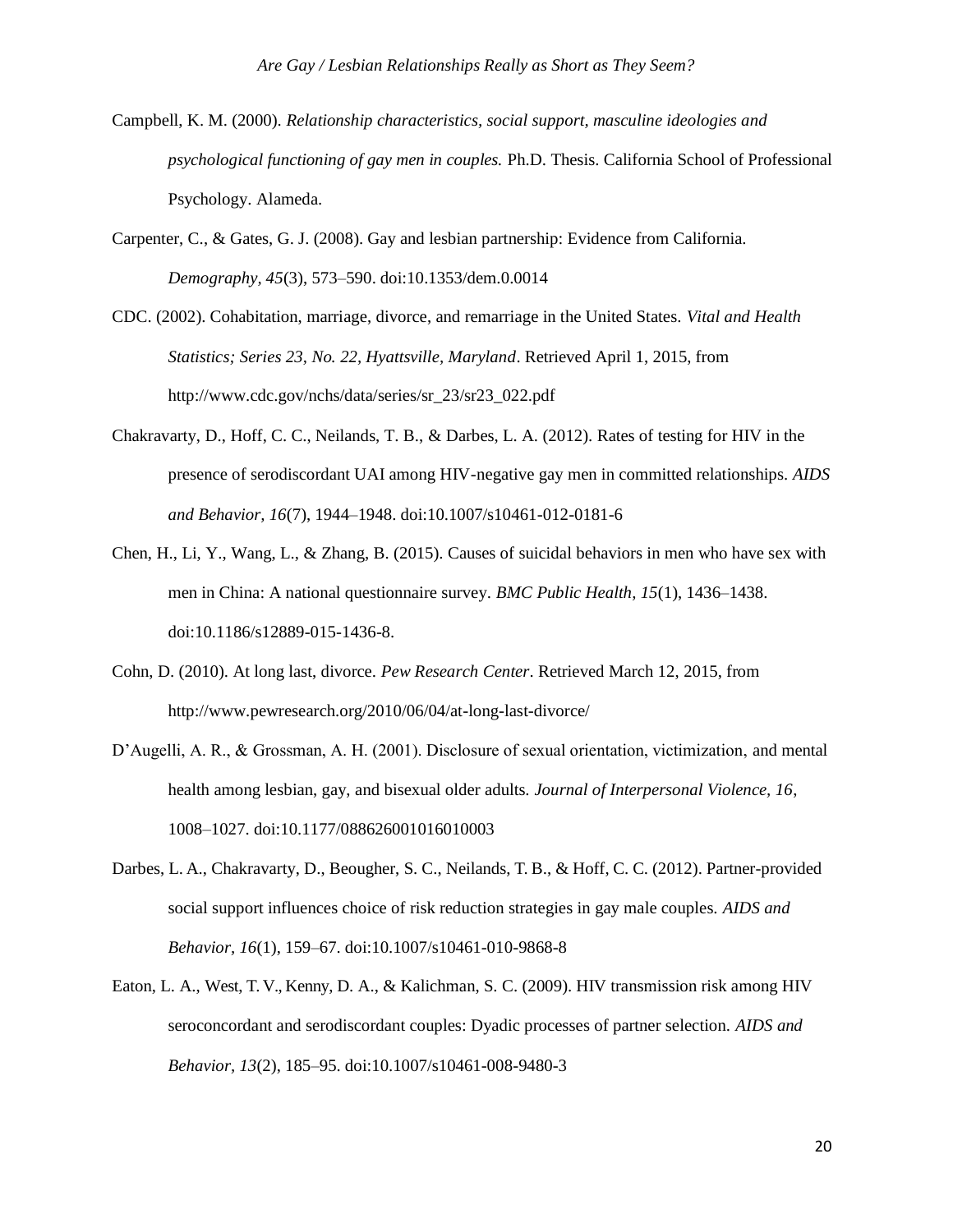- Eldridge, N. S., & Gilbert, L. A. (1990). Correlates of relationship satisfaction in lesbian couples. *Psychology of Women Quarterly, 14*(1), 43–62. doi:10.1111/j.1471-6402.1990.tb00004.x
- Gaines, O., & Henderson, M. C. (2002). Impact of attachment style on responses to accommodative dilemmas among same-sex couples. *Personal Relationships, 9*(1), 89–93. doi:10.1111/1475- 6811.00006
- Garst, M. L. (2012). *Fusion in lesbian relationships: The relationship between differentiation of self and gay stressors*. Ph.D. Thesis. State University of Okalohoma.
- Gebhard, P. H., & Johnson, A. B. (1979). *The Kinsey data: Marginal tabulations of the 1938-1963 interviews conducted by the Institute for Sex Research*. Philadelphia: W.B.Saunders.
- Green, R. J., Bettinger, M., & Zacks, E. (1996). Are lesbian couples fused and gay male couples disengaged? In J. Laird & R. J. Green (Eds.), *Lesbians and Gays in Couples and Families* (pp. 185–230). San Francisco: Jossey-Bass.
- Haas, S. M. (2002). Social support as relationship maintenance in gay male couples coping with HIV or AIDS. *Journal of Social and Personal Relationships, 19*(1), 87–111. doi:10.1177/0265407502191005
- Henderson, L., Reid, D., Hickson, F., McLean, S., Cross, J., & Weatherburn, P. (2002). *First, service: Relationships, sex and health among lesbian and bisexual women*. London. Retrieved from [http://www.sigmaresearch.org.uk/files/report2002a.pdf \(](http://www.sigmaresearch.org.uk/files/report2002a.pdf)last accessed 12-March 2015)
- Herek, G. M., Norton, A. T., Allen, T. J., & Sims, C. L. (2010). Demographic, psychological, and social characteristics of self-identified lesbian, gay, and bisexual adults in a US probability sample. *Sexuality Research and Social Policy, 7*(3), 176–200. Retrieved from 20835383
- Hoff, C. C., & Beougher, S. C. (2010). Sexual agreements among gay male couples. *Archives of Sexual Behavior, 39*(3), 774–787. doi:10.1007/s10508-008-9393-2
- Jones, S. L., & Yarhouse, M. A. (2007). *Ex-gays? A longitudinal study of religiously mediated change in sexual orientation*. Downer's Grove, Illinois: IVP.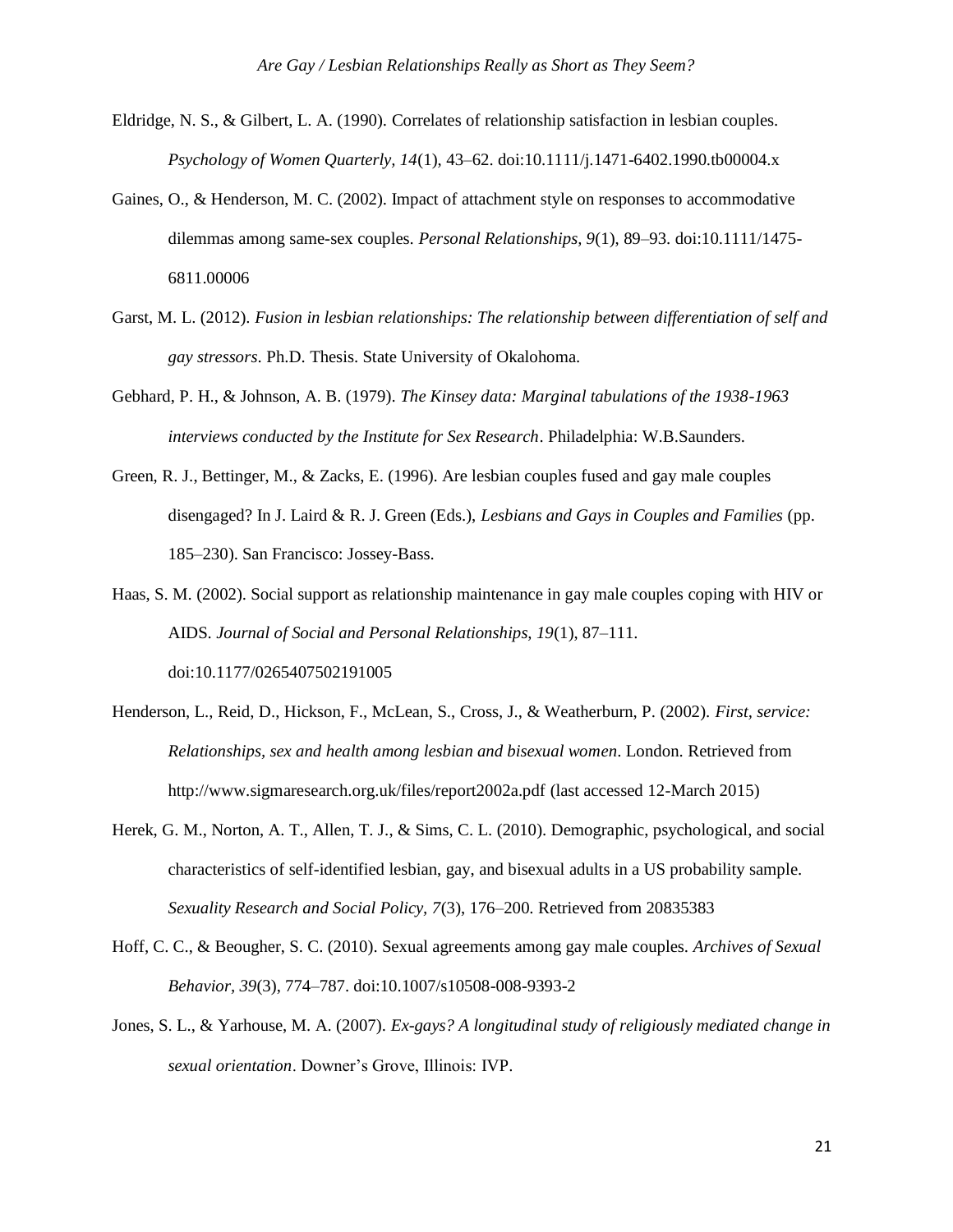- Jones, S. L., & Yarhouse, M. A. (2011). A longitudinal study of attempted religiously mediated sexual orientation change. *Journal of Sex and Marital Therapy, 37*(5), 404–427. doi:10.1080/0092623X.2011.607052
- King, L. A., & Smith, N. G. (2004). Gay and straight possible selves: Goals, identity, subjective wellbeing, and personality development. *Journal of Personality, 72*(5), 967–994. doi:10.1111/j.0022- 3506.2004.00287.x
- Kippax, S., Noble, J., Prestage, G., Crawford, J. M., Campbell, D., Baxter, D., & Cooper, D. (1997). Sexual negotiation in the AIDS era: Negotiated safety revisited. *AIDS, 11*(2), 191–197. Retrieved from http://journals.lww.com/aidsonline/Abstract/1997/02000/Sexual\_negotiation\_in\_the AIDS\_era negotiated.9.aspx
- Kurdek, L. A. (1991). The dissolution of gay and lesbian couples. *Journal of Social and Personal Relationships, 8*(2), 265–278. doi:10.1177/0265407591082006
- Kurdek, L. A. (1998). Relationship outcomes and their predictors: Longitudinal evidence from heterosexual married, gay cohabiting, and lesbian cohabiting couples. *Journal of Marriage and the Family, 60*, 553–568. doi:10.2307/353528
- Kurdek, L. A. (2005). What do we know about gay and lesbian couples? *Current Directions in Psychological Science, 14*(5), 251–254. doi:10.1111/j.0963-7214.2005.00375.x
- LaSala, M. C. (2000). Gay male couples: The importance of coming out and being out to parents. *Journal of Homosexuality, 39*(2), 47–71. doi:10.1300/J082v39n02\_03
- Lau, C. Q. (2012). The stability of same-sex cohabitation, different-sex cohabitation, and marriage. *Journal of Marriage and Family, 74*(5), 973–988. doi:10.1111/j.1741-3737.2012.01000.x
- Laumann, E. O., Gagnon, J. H., Michael, R. T., & Michaels, S. (1994). *The social organization of sexuality*. Chicago: University of Chicago Press.
- Leeker, O., & Carlozzi, A. (2014). Effects of sex, sexual orientation, infidelity expectations, and love on distress related to emotional and sexual infidelity. *Journal of Marital and Family Therapy, 40*(1), 68–91. doi:10.1111/j.1752-0606.2012.00331.x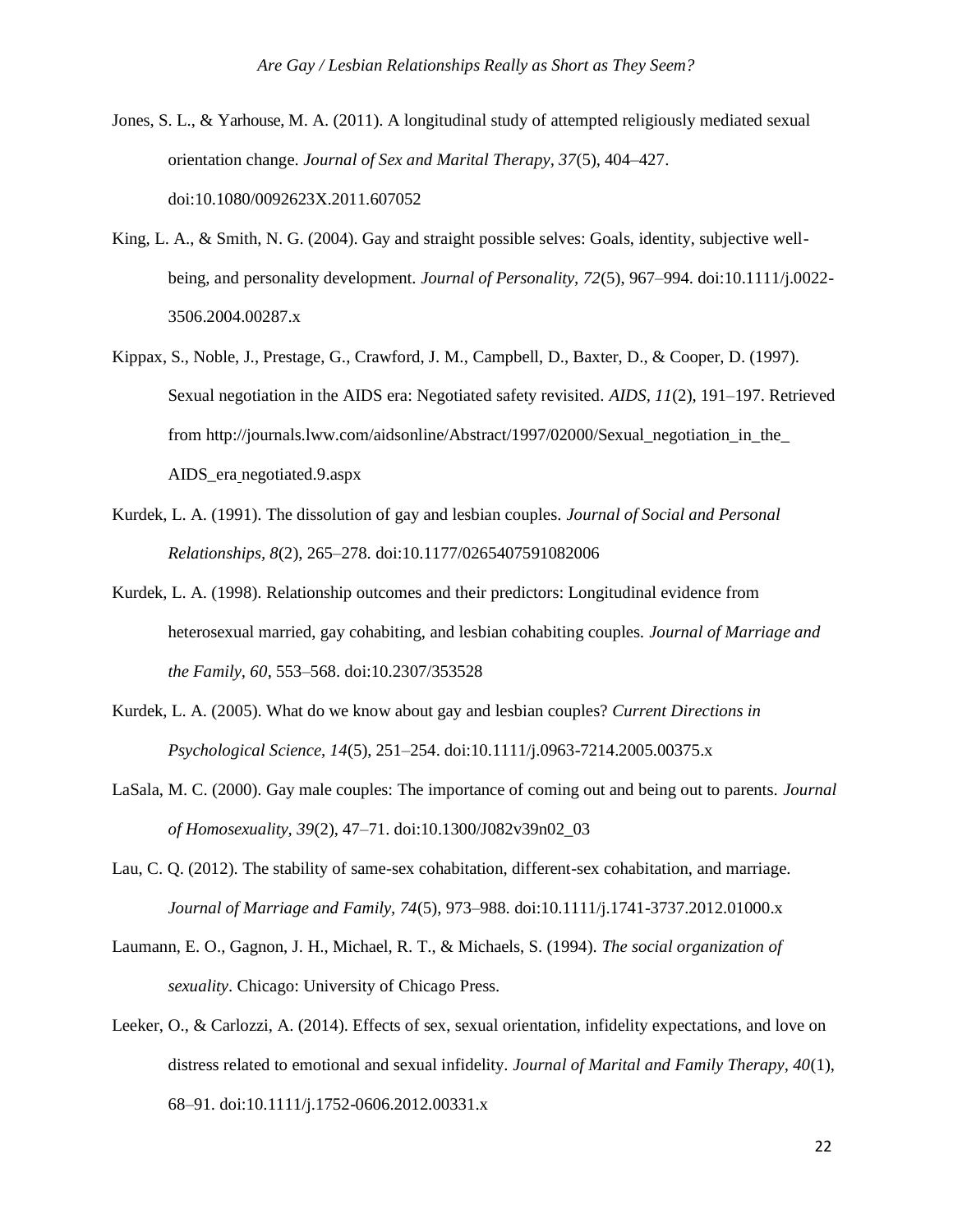- Maisel, N. C., & Fingerhut, A. W. (2011). California's ban on same-sex marriage: The campaign and its effects on gay, lesbian, and bisexual individuals. *Journal of Social Issues, 67*(2), 242–263. doi:10.1111/j.1540-4560.2011.01696.x
- Marco, A. N. (1996). Same-sex "marriage." In G. A. Rekers, J. S. Oakes, & J. Gay (Eds.), *Journal of Human Sexuality* (pp. 45–64). Carollton, Texas: Lewis and Stanley.
- McWhirter, D. P., & Mattison, A. M. (1984). *The male couple*. Englewood Cliffs, New Jersey: Prentice-Hall.
- Mohr, J. J., & Fassinger, R. E. (2006). Sexual orientation identity and romantic relationship quality in same-sex couples. *Personality & Social Psychology Bulletin, 32*(8), 1085–99. doi:10.1177/0146167206288281
- Neilands, T. B., Chakravarty, D., Darbes, L. A., Beougher, S. C., & Hoff, C. C. (2010). Development and validation of the sexual agreement investment scale development and validation of the sexual agreement investment scale. *Journal of Sex Research, 47*(1), 24–37. doi:10.1080/00224490902916017
- Otis, M. D., Rostosky, S. S., & Riggle, E. D. (2006). Stress and relationship quality in same-sexcouples. *Journal of Social and Personal Relationships, 23*(1), 81–99. doi:10.1177/0265407506060179
- Paik, A. (2010). The contexts of sexual involvement and concurrent sexual partnerships. *Perspectives on Sex and Reproductive Health, 42*(1), 33–42. doi:10.1363/4203310
- Pan, S., & Aggleton, P. (1996). Male homosexual behaviour and HIV-related risk in China. In P. Aggleton (Ed.), *Bisexualities and AIDS* (p. 248). London, UK: Taylor & Francis. Retrieved from [http://books.google.com/books?hl=en&lr=&id=OO14AgAAQBAJ&pgis=1](http://books.google.com/books?hl=en&lr&id=OO14AgAAQBAJ&pgis=1)
- Peplau, L. A., & Cochran, S. D. (1981). Value orientations in the intimate relationships of gay men. *Journal of Homosexuality, 6*(3), 1–20. doi:10.1300/J082v06n03\_01
- Peplau, L. A., Cochran, S. D., & Mays, V. M. (1997). A national survey of the intimate relationships of African Americans, lesbians, and gay men. In B. Greene (Ed.), *Ethnic and cultural diversity among lesbians and gay men* (pp. 11–38). Newbury Park, CA: Sage.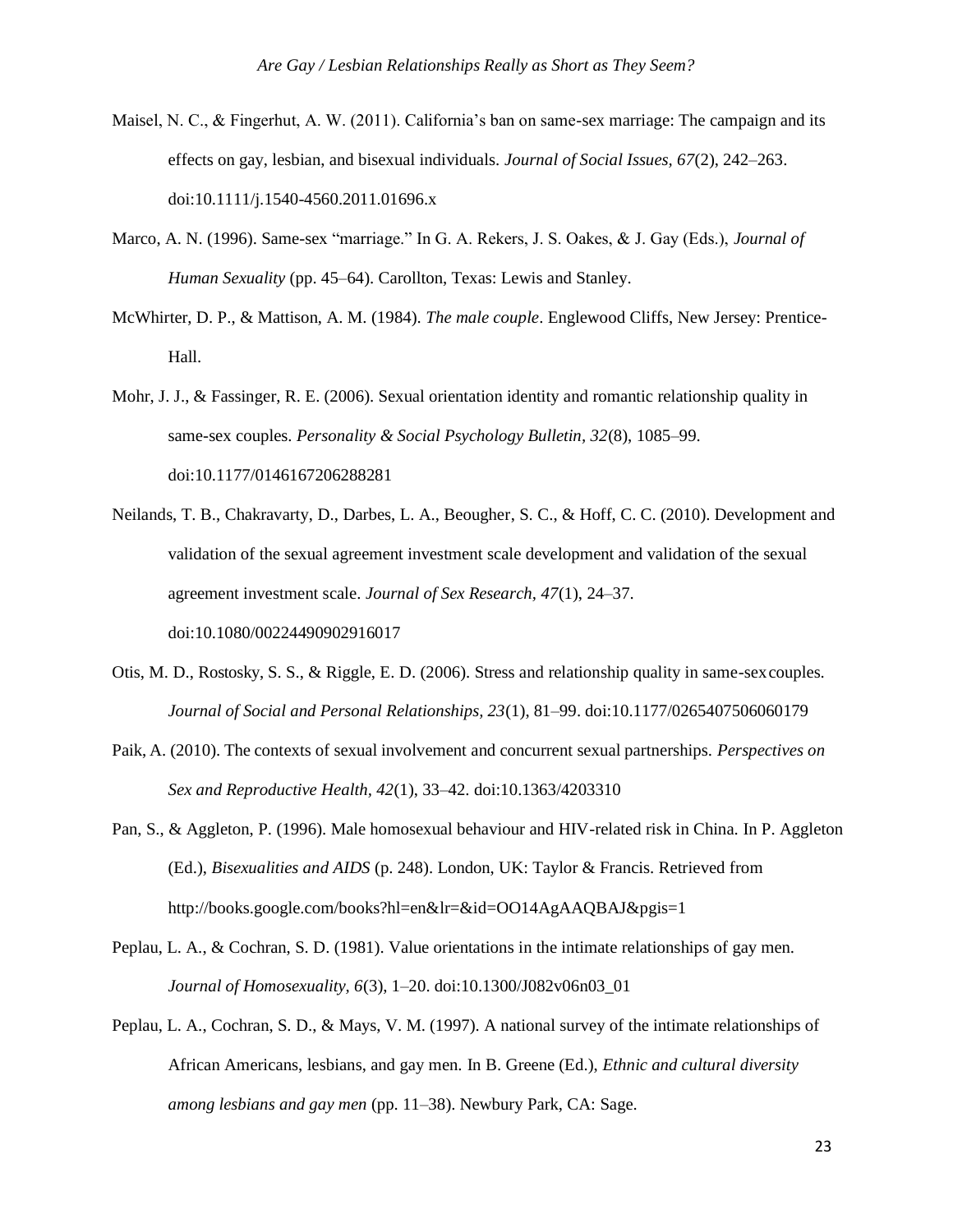- Peplau, L. A., Cochran, S., Rook, K., & Padesky, C. (1978). Loving women: Attachment and autonomy in lesbian relationships. *Journal of Social Issues, 34*, 7–27. doi:10.1111/j.1540-4560.1978.tb02611.x
- Peplau, L. A., Padesky, C., & Hamilton, M. (1982). Satisfaction in lesbian relationships. *Journal of Homosexuality, 8*(2), 23–35. doi:10.1300/J082v08n02\_04
- Pollak, M. (1985). Male homosexuality—or happiness in the ghetto. In P. Ariès & A. Béjin (Eds.), *Western sexuality: Practice and precept in the past and present* (pp. 40–61). Oxford: Basil Blackwell.
- Riggle, E. D., Rostosky, S. S., & Horne, S. G. (2010). Psychological distress, well-being, and legal recognition in same-sex couple relationships. *Journal of Family Psychology, 24*(1), 82–86. doi:10.1037/a0017942
- Roisman, G. I., Clausell, E., Holland, A., Fortuna, K., & Elieff, C. (2008). Adult romantic relationships as contexts of human development: A multimethod comparison of same-sex couples with oppositesex dating, engaged, and married couples. *Developmental Psychology, 44*(1), 99–101. doi:10.1037/0012-1649.44.1.91
- Rosenberg, E. S., Sullivan, P. S., Dinenno, E. A., Salazar, L. F., & Sanchez, T. H. (2011). Number of casual male sexual partners and associated factors among men who have sex with men: Results from the National HIV Behavioral Surveillance system. *BMC Public Health, 11*, 189–197. doi:10.1186/1471-2458-11-189
- Sarantakos, S. (1996). Same-sex couples: Problems and prospects. *Journal of Family Studies, 2*(2), 147– 163. doi[:http://dx.doi.org/10.5172/jfs.2.2.147](http://dx.doi.org/10.5172/jfs.2.2.147)
- Schneider, M. S. (1986). The relationships of cohabiting lesbian and heterosexual couples: A comparison. *Psychology of Women Quarterly, 10*, 234–239.
- Shukusky, J., Bowler, G. M., Markey, C. N., & Markey, P. M. (2013). Relationship intimacy and commitment in lesbian women: The role of gender identity. *Poster*. Retrieved March 12, 2015, from<http://markey.rutgers.edu/files/2013/02/spsp-poster-2013.pdf>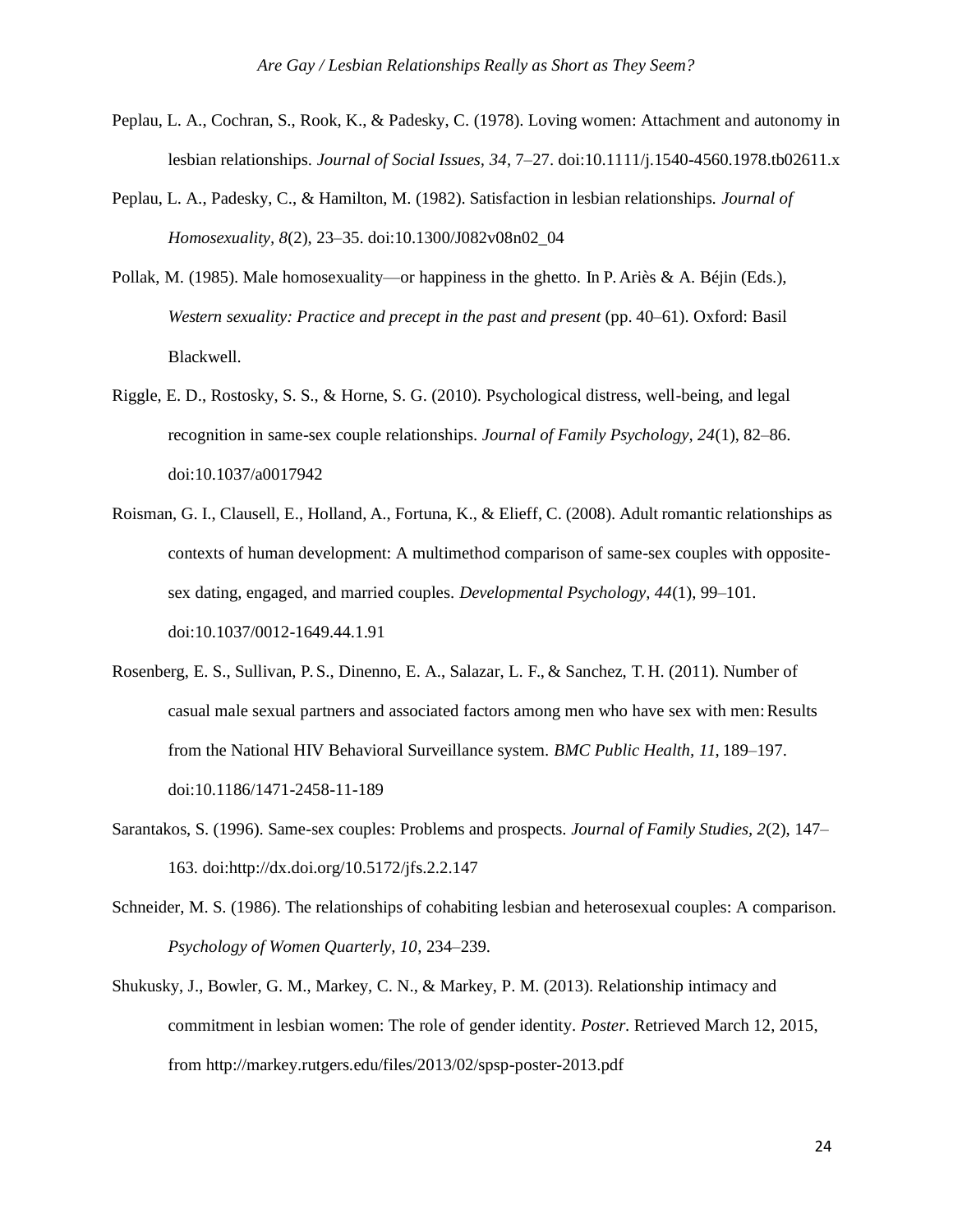- Smith, A. M. A., Grierson, J., Pitts, M., & Pattison, P. (2006). Individual characteristics are less important than event characteristics in predicting protected and unprotected anal intercourse among homosexual and bisexual men in Melbourne, Australia. *Sexually Transmitted Infections, 82*(6), 474–477. doi:10.1136/sti.2006.020917
- Stevenson, B., & Wolfers, J. (2007). Marriage and divorce: Changes and their driving forces. *Journal of Economic Perspectives, 21*(2), 27–52. doi:10.1257/jep.21.2.27
- Tjaden, P., Thoennes, N., & Allison, C. J. (1999). Comparing violence of the life span in sample of samesex and opposite-sex cohabitants. *Violence and Victims, 14*(4), 413–425.
- Totenhagen, C. J., Butler, E. A., & Ridley, C. A. (2012). Daily stress, closeness, and satisfaction in gay and lesbian couples. *Personal Relationships, 19*(2), 219–233. doi:10.1111/j.1475- 6811.2011.01349.x
- Weinberg, M. S., Williams, C. J., & Pryor, D. W. (1994). *Dual attraction: Understanding bisexuality*. New York: Oxford University Press.

West, D. J. (1977). *Homosexuality reexamined*. London: Duckworth.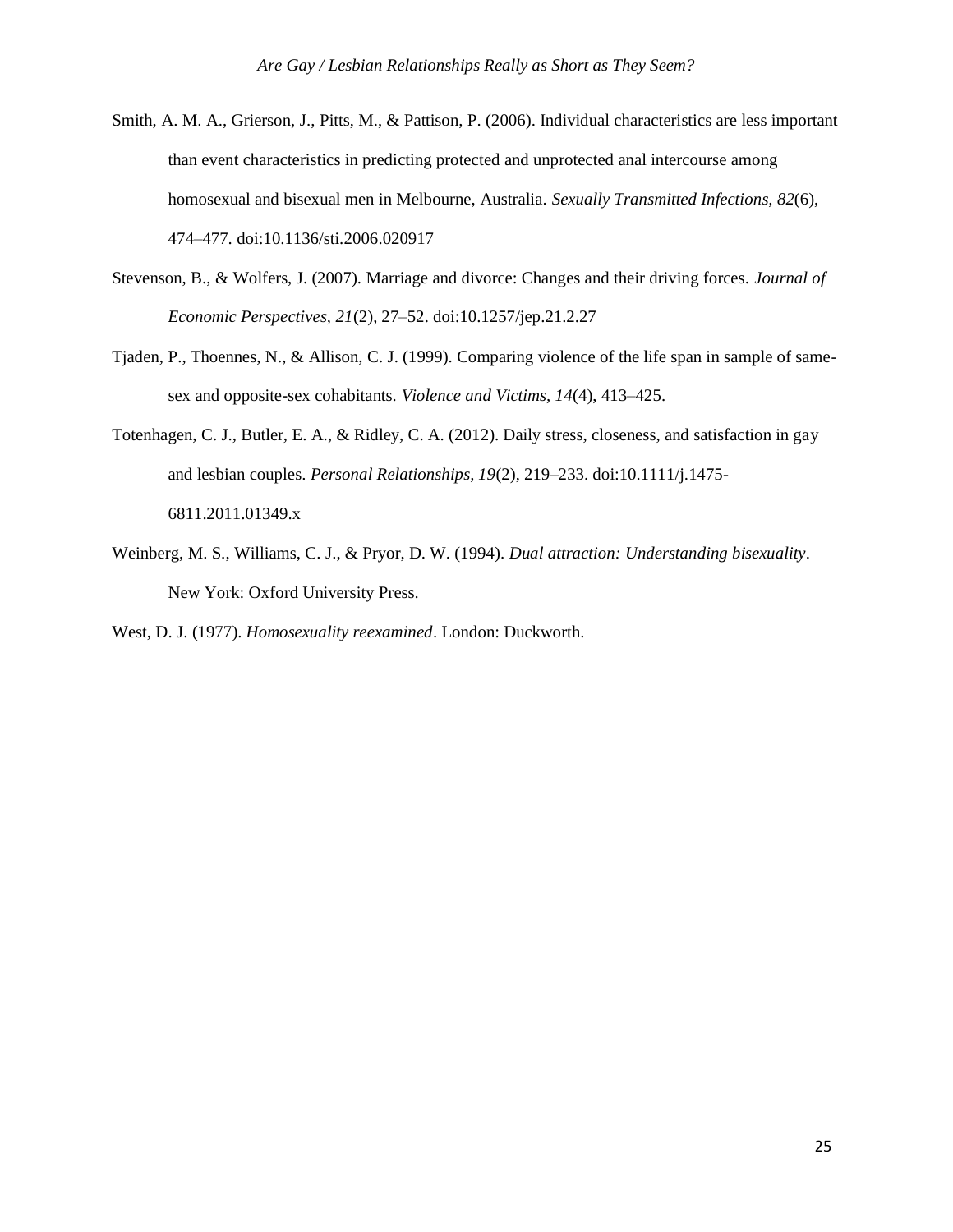# **Appendix 1.**

If prefixed by " $\leq$ " the median figure is a maximum, which is because of the possibility of volunteer error. Those medians with inferred minimum volunteer error are in a bold font. Numbers in parentheses refer to the data position in Figure 3. The Gebhard/Johnson data are from surveys in 1947– 1971. The Carpenter data are weighted pooled medians, which have been calculated from the following means: M living apart/together 5.3y/9.6y; F living apart/together 1.4y/7.8y; and using the numbers from the paper, that 42% males live together and 56% of females.

Papers surveyed: (Peplau, Cochran, Rook, & Padesky, 1978)(University sample), *(Gebhard & Johnson, 1979)(13)(M2.7/F3.9y)* (Peplau & Cochran, 1981)*(1)(M+F <1.25y),* (Peplau et al., 1982)(Longest relationship), *(Blumstein & Schwartz, 1983)(2)(M<4.4,F<2.8),* (Caldwell & Peplau, 1984)(Longest), *(McWhirter & Mattison, 1984)(3)(M<5y),* (Schneider, 1986)(Small sample), (Eldridge & Gilbert, 1990)(Only 2+y), (Bryant, 1994), (*Weinberg et al., 1994*)*(4)(M<4, F<4y), (Green et al., 1996)(5)(M<4, F<3.5y),* (Pan & Aggleton, 1996)(Chinese), (Sarantakos, 1996)(Australian)*,* (Alexander, 1997), (Buunk & Bakker, 1997), (Kippax et al., 1997)(Australian), (Peplau et al., 1997)(Black), (Kurdek, 1998)(Only 5+y), *(Campbell, 2000)(6)(M<4.5y), (LaSala, 2000)(7)(M<4.5y),* (D'Augelli & Grossman, 2001)(Only ages>60y), (Beals, Impett, & Peplau, 2002)(Only mode), (Bevan & Lannutti, 2002)(Longest), *(Gaines & Henderson, 2002)(8)(M+F 4.7)*, (Haas, 2002)(Small sample), *(King & Smith, 2004)(9)(M<2.6y),* (Henderson et al., 2002), (Blair & Pukall, 2005), *(Mohr & Fassinger, 2006)(10)(M+F <4.2y),* (Otis, Rostosky, & Riggle, 2006), (Smith, Grierson, Pitts, & Pattison, 2006), (Blair & Holmberg, 2008), *(Carpenter & Gates, 2008)(11)(M 4.7y F 3.3y),* (Roisman, Clausell, Holland, Fortuna, & Elieff, 2008), (Eaton, West, Kenny, & Kalichman, 2009)(Both HIV-), (Brown & Trevethan, 2010), (Hoff & Beougher, 2010)(Small sample), *(Neilands, Chakravarty, Darbes, Beougher, & Hoff, 2010)(12)(M<4y),*  (Riggle, Rostosky, & Horne, 2010)(Committed couples), (Maisel & Fingerhut, 2011)(Probably activist sample), (Chakravarty, Hoff, Neilands, & Darbes, 2012)(Both HIV-), (Darbes, Chakravarty, Beougher,